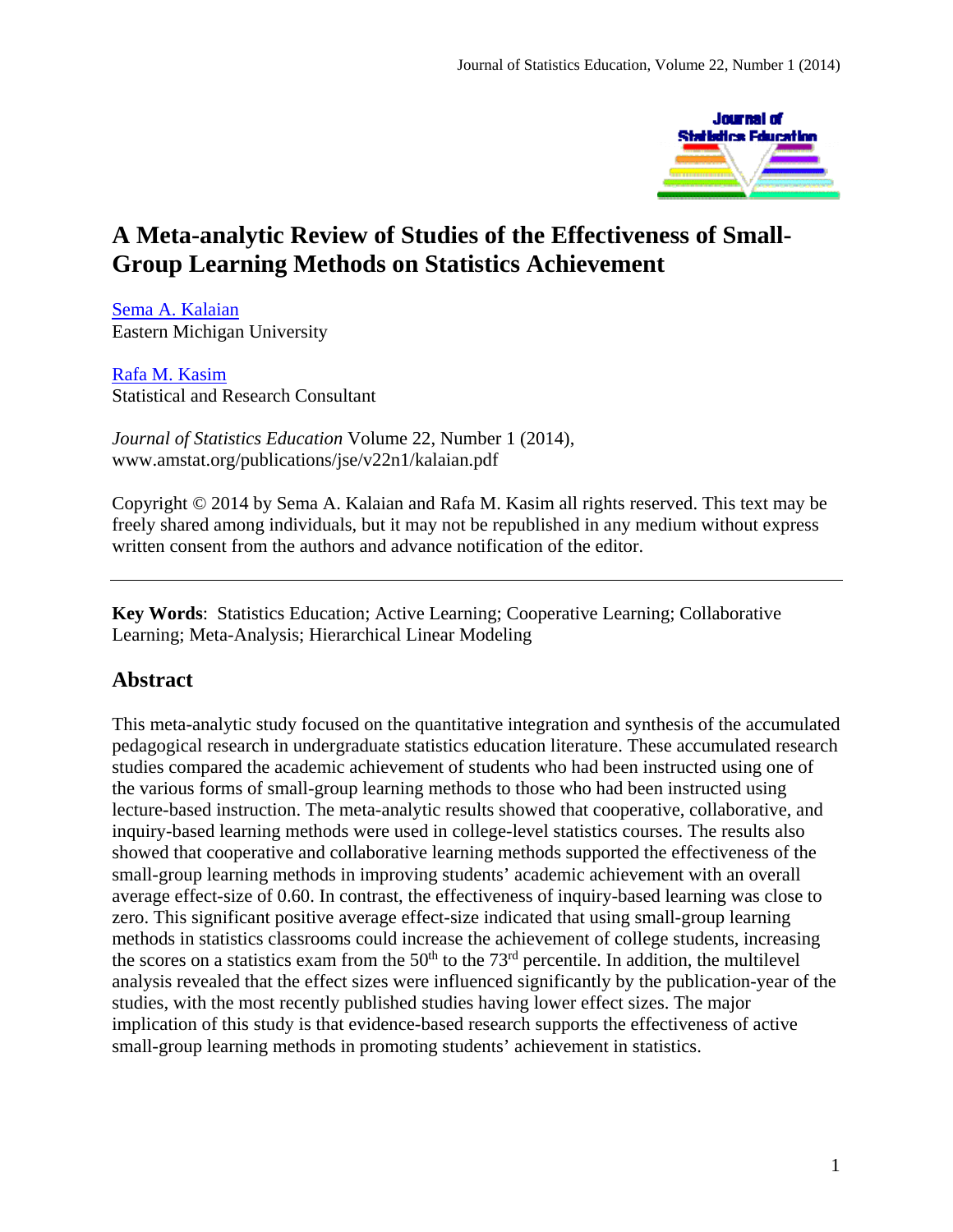#### **1. Introduction**

Statistics has become an important academic subject across all levels of schooling from elementary school to college level and across a broad range of disciplines (American Statistical Association 2005; National Council of Teachers of Mathematics 2006). Because of its educational significance, most undergraduate majors across all scientific disciplines in the U.S. and abroad require statistics and research methods courses in their undergraduate programs of study. For example, the American Board of Engineering and Technology (ABET) recommended the inclusion of statistical learning and training in undergraduate education as one of the accreditation requirements for engineering and technology (Bryce 2005). Additionally, there have been increased calls from federal agencies (e.g., National Research Council 1996; National Science Foundation 1996; National Council for Teachers of Mathematics 2006) and professional organizations such as the American Statistical Association (2005, 2010) for pedagogical reforms in statistics education (Cobb 1993; Snee 1993). One of the key goals of the educational and pedagogical reform efforts has been the development of innovative student-centered pedagogies as alternatives to traditional lecture-based instruction.

The major aims of these alternative pedagogies are to help the students to: (a) develop effective statistical-reasoning and problem-solving skills; (b) develop reflective critical and higher-order thinking skills; (c) develop meta-cognitive skills; (d) develop effective communication, teamwork, and social skills; (e) retain the newly learned statistical concepts for subsequent and future applications; and (f) apply the learned statistical materials and concepts to new scientific problems and situations. In general, the necessity for students to be actively engaged in the statistics classrooms is grounded in the constructivist theory of learning. Constructivist theory views students as active learners engaged in constructing and restructuring their own newly learned concepts based on previously learned materials (Cooperstein and Kocevar-Weidinger 2004; Vygotsky 1978).

Garfield (1995) identified ten important principles for learning statistical material and concepts based on the context of constructivism theory, which focuses on the belief that learners in statistics courses continuously construct their own understanding of the statistical concepts. Generally, constructivism is guided by the following four general principles: (a) Learners construct their own meaning of the newly learned materials; (b) New conceptual learning builds on prior knowledge and real-life experiences; (c) Learning is enhanced by the social interactions between the learners in the active small-group learning environments; and (d) Learning develops through the performance of authentic tasks (Cooperstein and Kocevar-Weidinger 2004). The process of continuously constructing and restructuring newly learned statistical concepts to fit into students' existing cognitive framework helps the students to meaningfully and conceptually understand the newly learned statistical concepts and materials. Therefore, the main role of the instructor in the active small-group learning classrooms is to serve as a facilitator of learning rather than taking the "sage on the stage" role. The facilitator's main role is creating and structuring classroom environments that (a) provide engaging learning experiences, and (b) encourage cognitive conflict, critical thinking, creativity, meta-cognitive thinking, and selfdirected collaborative learning.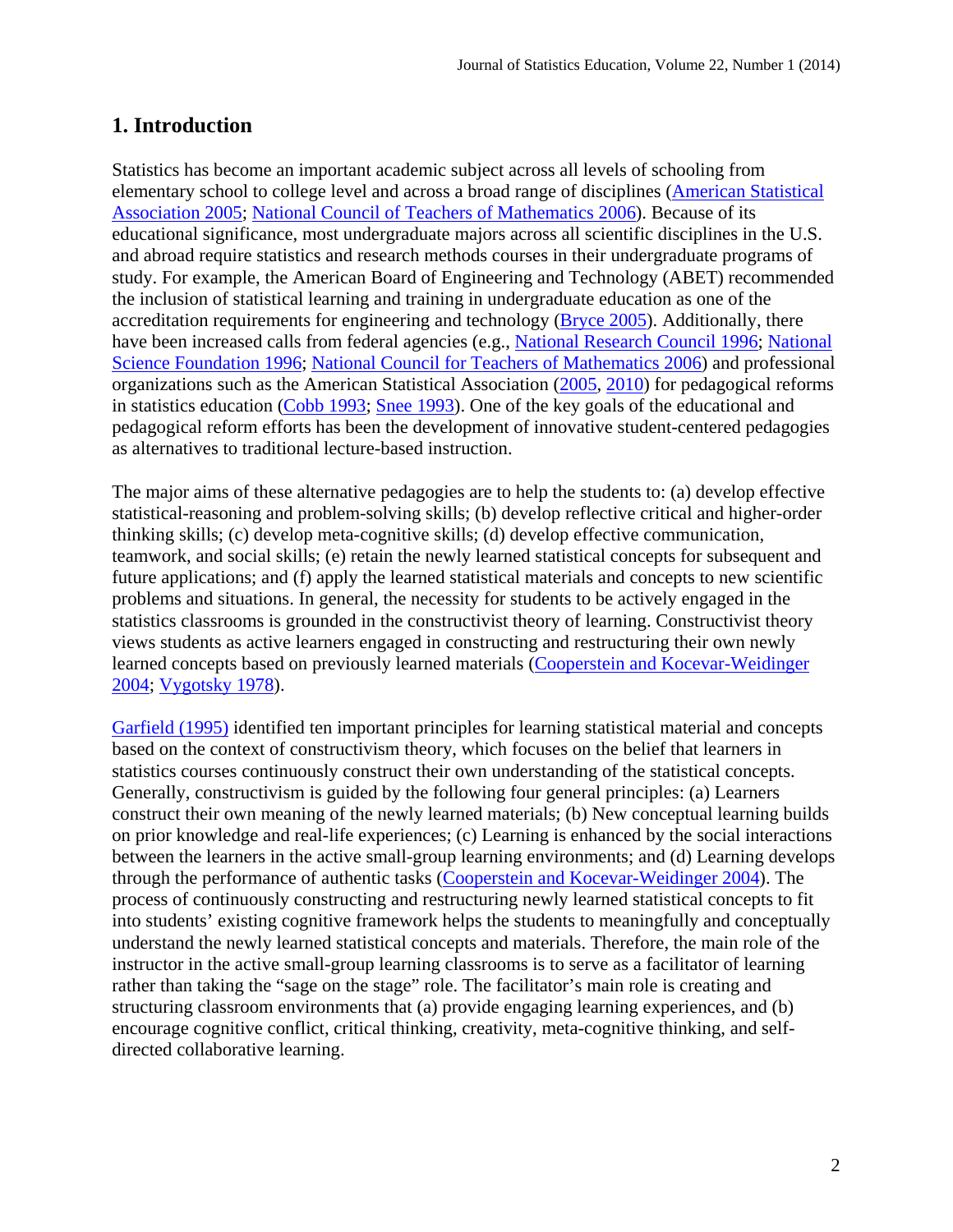To date, only a handful of non-quantitative reviews have been conducted about the status of teaching and learning in statistics education. These narrative reviews were conducted by Garfield (1993), Bryce (2002), Bryce (2005), Garfield and Ben-Zvi (2007), and Zieffler et al. (2008). These reviews provided practical recommendations for reforming and improving statistics education. A key recommendation across these reviews was the use of various active smallgroup learning methods (e.g., cooperative, collaborative, inquiry-based, or problem-based learning methods) and activities to augment or replace the traditional lecture-based instruction (American Statistical Association 2005; Cobb 1993; Snee 1993) in statistics classrooms. Accordingly, based on these recommendations, the American Statistical Association (ASA) developed comprehensive guidelines for teaching and learning of statistics for K-12 education (American Statistical Association 2005) and college education (American Statistical Association 2010). The Guidelines for Assessment and Instruction in Statistics Education (GAISE) of the American Statistical Association (2010) recommended the following in relation to active smallgroup learning (recommendation #4):

*"Using active learning methods in class is a valuable way to promote collaborative learning, allowing students to learn from each other. Active learning allows students to discover, construct, and understand important statistical ideas and to model statistical thinking. Activities have an added benefit in that they often engage students in learning and make the learning process fun. Other benefits of active learning methods are the practice students get communicating in the statistical language and learning to work in teams. Activities offer the teacher an informal method of assessing student learning and provide feedback to the instructor on how well students are learning. It is important that teachers not underestimate the ability of activities to teach the material or overestimate the value of lectures, which is why suggestions are provided for incorporating activities, even in large lecture classes."* (p. 18)

Based on these recommendations and guidelines, statistics educators have been actively seeking ways to develop, adopt, and implement innovative methods of learning and instruction as alternative pedagogies to the traditional lecture-based instruction. The different forms of active small-group learning methods such as cooperative learning, collaborative learning, problembased learning, inquiry-based learning, peer-learning, and team learning are examples of such alternative small-group pedagogies that have been developed and implemented across various levels of schooling from elementary to college throughout the United States of America, South America, Australia, Europe, and in many other countries.

The increased use of various small-group methods in the United States and worldwide has been evidenced by the proliferation of research studies in Science, Technology, Engineering, and Mathematics (STEM) teaching/learning that evaluate the effectiveness of active small-group learning methods across all disciplines and fields of study including statistics. Similarly, there is a growing body of pedagogical research in statistics education that focuses on examining the effectiveness of various forms of active small-group learning methods, compared to lecturebased instruction in college statistics classrooms. These accumulated primary studies have been included in the present meta-analytic review. Zieffler, et al. (2008) noted that summarizing the entire body of accumulated literature that focuses on the teaching and learning of statistics is a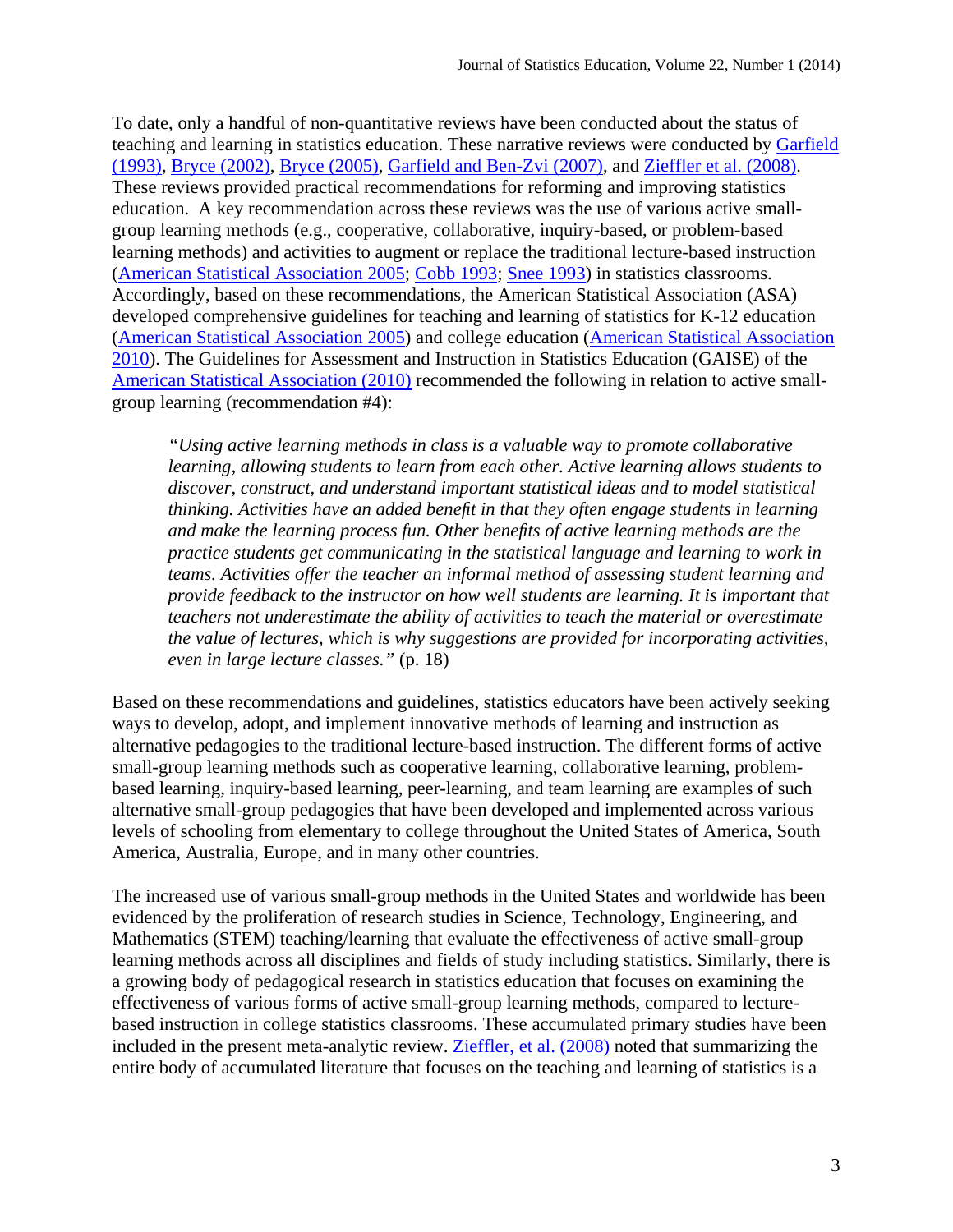challenging and important endeavor. Tishkovskaya and Lancaster (2012) pointed to the need for continuous review of the teaching and learning strategies that are used in statistics classrooms.

Therefore, there is a need to integrate and synthesize the collection of existing statistics education research on small-group learning to better inform teachers and educators. Springer, Stanne, and Donovan's (1999) meta-analysis review appears to be the only known quantitative review that has focused on the effects of various forms of small-group learning methods at the college level across all STEM classrooms. The researchers included 37 STEM primary studies in their review with only one of these studies conducted in a college statistics classroom. To date, we are not aware of any meta-analytic study that quantitatively examined the effectiveness of different small-group learning methods in comparison to lecture-based instruction in college statistics classes.

In general, small-group learning methods are defined as being an umbrella for various forms of inductive and active student-centered instructional methods that empower the learners in small groups to work collaboratively and cooperatively with other members of the group in a teambased environment using effective communication and social skills (Cartney 2006; Fink 2004; Springer, et al. 1999). The following are definitions of the various forms of small-group learning methods that have been commonly used in statistics classrooms based on the present metaanalytic review:

- *Cooperative learning* is defined as a structured, systematic, and teacher-guided smallgroup instruction strategy in which students work together in small learning groups to maximize their own and each other's common learning goals (Johnson and Johnson 1989; Garfield 1993; Slavin 1995). The cooperative learning method is often guided by the following five major principles: (a) positive interdependence among the members of the group through adoption of different teacher-assigned roles that support the group's goal to complete a specific task, (b) peer social interactions in the classroom, (c) classroom activities structured by the teacher to establish individual accountability and personal responsibility, (d) development of interpersonal and small-group dynamic process skills, and (e) self-assessment of group functioning (Johnson and Johnson 2009; Johnson, Johnson, and Smith 1998; Johnson, Johnson, and Stanne 2000).
- *Collaborative learning*, in contrast to cooperative learning, is an unstructured form of small-group learning that incorporates a wide range of formal and informal instructional methods in which students interactively work together in small groups toward a common goal (Roseth, Garfield, and Ben-Zvi 2008; Springer, et al. 1999). Springer, et al. (1999) described the collaborative learning method as "relatively unstructured process through which participants negotiate goals, define problems, develop procedures, and produce socially constructed knowledge in small groups." (p. 24).
- *Inquiry-based learning* is a small-group instructional method for seeking information and knowledge in which students work in teams to solve a problem or inquiry through exploring, developing and asking relevant questions, investigating, making discoveries, presenting the results of the discoveries to other students in the classroom, and writing a scientific report (Chiappetta 1997; National Research Council 1996). In inquiry-based learning environments students actively explore and experience a specific scientific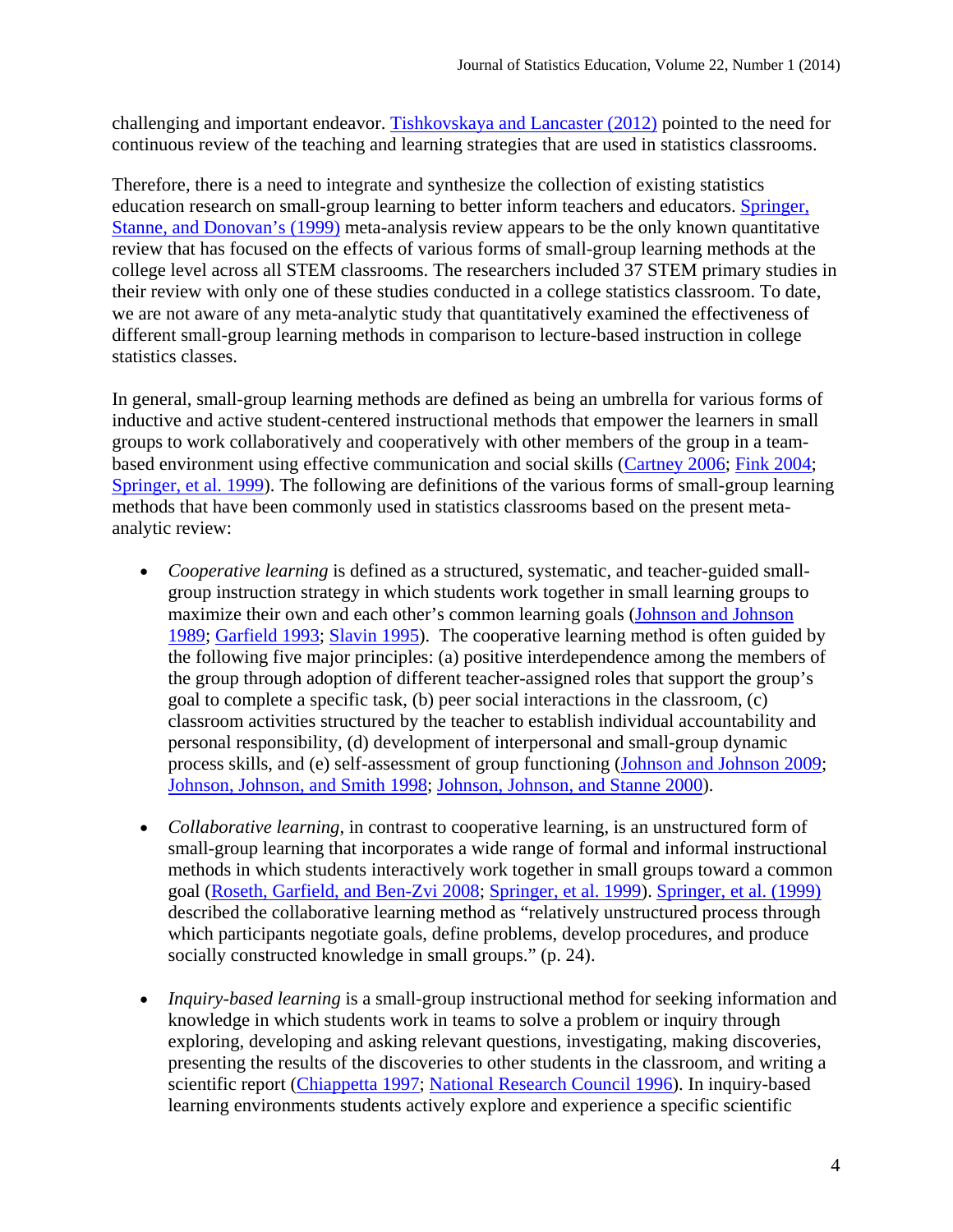problem and inquiry before they learn the vocabulary, concepts, and scientific content of the inquiry (Chiappetta 1997).

The present meta-analytic study focuses on the comparison of the achievement of undergraduate students who experienced various forms of the small-group learning methods in their college statistics classes to their counterparts who experienced the traditional lecture-based instruction. The main objectives of this meta-analysis are to determine the following: (a) how much research has been conducted on the use of various forms of small-group learning methods in comparison to lecture-based instruction in college statistics courses; (b) what different forms of small-group learning methods have been implemented and evaluated in college statistics courses, and (c) how effective is each form of the implemented and evaluated small-group method in maximizing student achievement in statistics classrooms.

## **2. Meta-Analysis Methodology**

Meta-analysis is a quantitative statistical method for synthesizing and integrating the reported descriptive statistics from multiple relevant published and unpublished primary studies that address and test the same conceptual research question and hypothesis (Glass 1976; Hedges and Olkin 1985). Multilevel meta-analysis (mixed-effects or random-effects regression) methods (Kalaian and Kasim 2008; Raudenbush and Bryk 2002) were used in the present study to integrate and statistically model the accumulated quantitative literature on the effectiveness of various forms of active small-group learning methods in comparison to lecture-based instruction on students' achievement in undergraduate college statistics classrooms. The mixed-effects method for meta-analysis includes the fixed-effects estimates (e.g., regression coefficients of the predictors) and the random-effects estimates (e.g., standard deviations of the random errors of the between studies model).

In this study, we took five major steps to conduct the meta-analytic review. The first step consisted of the identification of the published primary studies that had focused on the effectiveness of various forms of small-group learning methods in comparison to traditional lecture-based instruction in undergraduate college statistics classrooms. We used extensive library search procedures to identify the published primary studies (articles published in peerreviewed journals) and unpublished primary studies (dissertations, theses, conference proceedings, and reports). Library searches were conducted by searching the (1) electronic databases, such as Education Resources Information Center (ERIC), ProQuest Digital Dissertations and Theses, JSTOR, ABI, and PsycINFO; (2) web using standard search engines, such as Google and Google Scholar; (3) print and online electronic statistical journals such as "Journal of Statistics Education", "Teaching Statistics", "The American Statistician", and "Statistics Education Research Journal." Additionally, we examined the references of previously conducted (a) Meta-analytic reviews of Science, Technology, Engineering, and Mathematics (STEM) education literature; (b) narrative reviews of statistics studies; and (c) statistics primary studies to identify other potential relevant statistics primary studies that could be included in the present quantitative meta-analytic review. The keywords used to conduct the search included: "cooperative learning," "collaborative learning," "problem-based learning," small-group learning," "peer learning," "team-based learning" as the key learning pedagogies, which were combined with "statistics" or "research methods" subject matter descriptors. Also, these two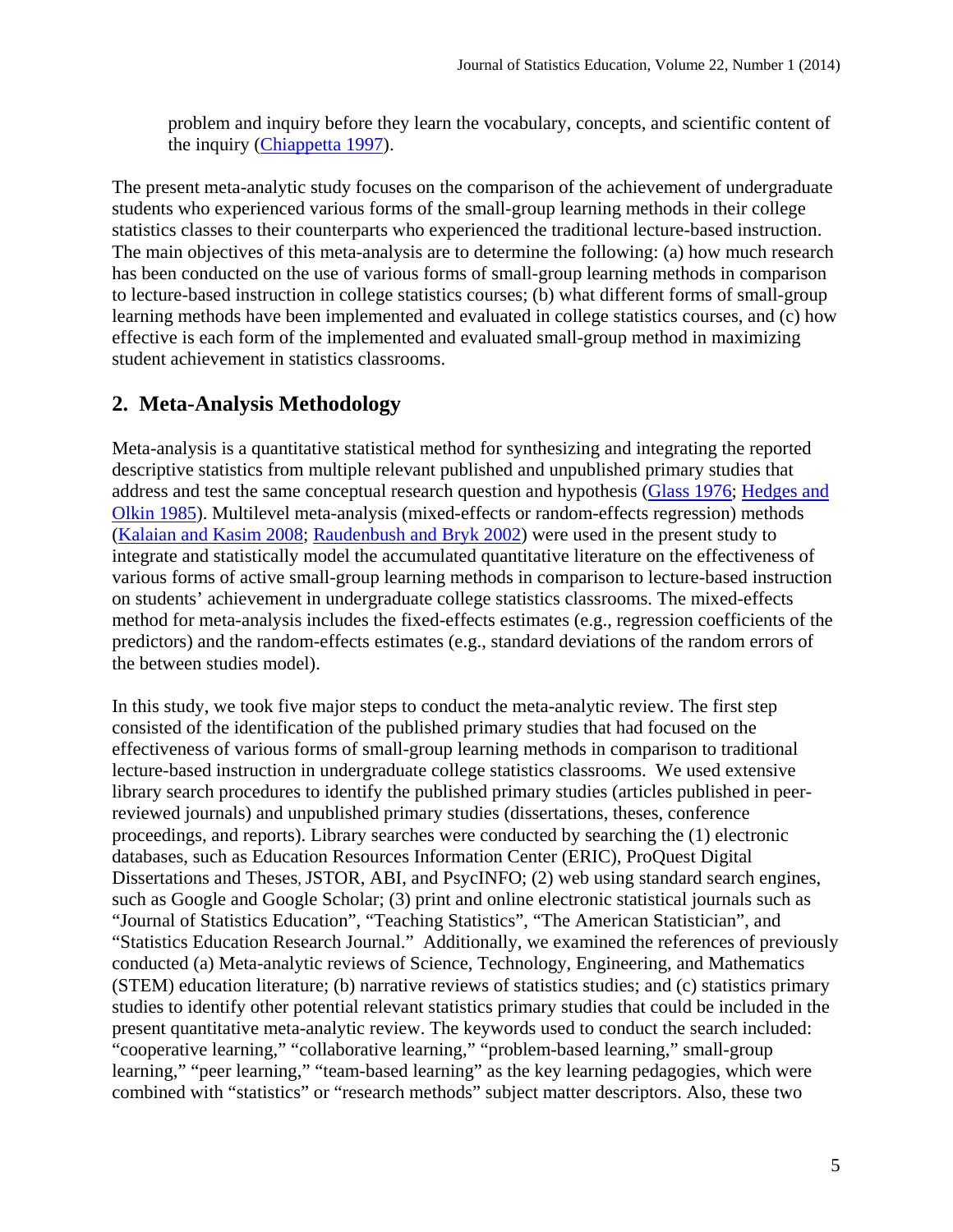keywords were combined with sample descriptors including "college", "undergraduate students*"*, and "college students".

In the second step of the methodology, we identified and introduced a set of five rigorous inclusion criteria to determine whether an identified statistics primary study was qualified to be included in the meta-analytic review. The primary studies were required to meet the following criteria:

- 1. Used a two-group experimental (randomized pre-post research design), quasiexperimental (pre-post research design), or comparative (post-only research design). The focus of the studies was on comparing the achievement of a group of students in undergraduate statistics courses who were instructed using one of the various forms of small-group learning methods to their counterparts who were instructed using traditional lecture-based instruction. Based on this criterion, four primary studies comparing smallgroup learning to individualized learning methods in statistics courses were excluded from this review. Primary studies with one group, pre-post research designs were also excluded.
- 2. Conducted in undergraduate college classrooms. Primary studies that have been conducted in graduate college classrooms including classrooms in medical education were excluded.
- 3. Used student academic achievement in a statistics course as the dependent (outcome) variable. Primary studies that measured students' attitudes towards statistics were excluded.
- 4. Utilized one of the forms of small-group learning methods in the college statistics classroom(s). Primary studies that focused on subject matter other than statistics (e.g., biology, chemistry, physics, technology, or mathematics) were excluded from the present review.
- 5. Reported at least one of the following quantitative statistics and/or statistical test values: (a) The necessary descriptive and sufficient statistics such as the means, variances, and sample sizes; (b) Effect sizes measuring the effectiveness of using one of the various forms of small-group methods in the statistics classrooms; or (c) t-test values, F-test values, or p-values to be able to calculate the effect sizes.

Within the framework of these established criteria, we were able to identify nine primary studies that were qualified to be included in the present meta-analytic review. The total number of students in the nine primary studies was 926. A total of 448 students were in statistics classrooms with small-group learning instruction and a total of 478 students were in statistics classrooms with lecture-based instruction. All the identified primary studies were articles published in peerreviewed journals. We attempted to reduce publication bias by extensively searching for dissertations and theses to be included in this review. Unfortunately, we were not able to identify any dissertations and theses that focused on comparing one of the various forms of small-group learning methods to the lecture-based instruction in college statistics classrooms. We can only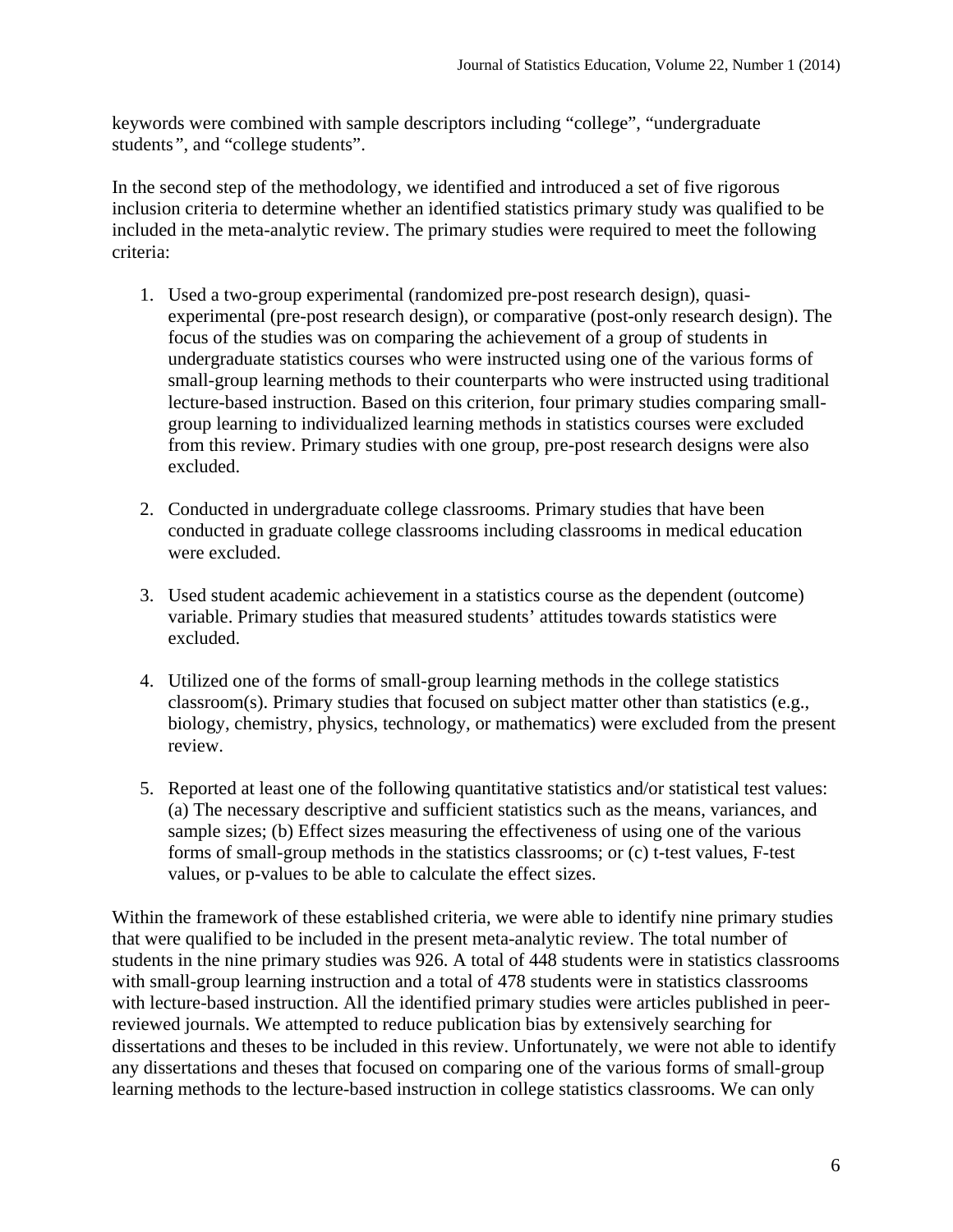assume that the relative "infancy" of statistics education may be the reason that only a few statistics education programs are in existence nationwide and abroad.

The third meta-analytic step focused on coding the features of the primary studies by developing and using a coding sheet constructed to achieve the following goals:

(a) Extract the summary statistics (e.g., means and standard deviations of the achievement scores) for each of the two comparison groups in this review (the group who were instructed using small-group learning methods and the groups who were taught using lecture-based instruction). The outcome (dependent) variable was the reported achievement scores of the exams, quizzes, and/or assignments in each of the primary studies. These coded summary statistics were used to calculate the standardized meandifference effect sizes.

(b) Code the features of the primary studies (e.g., research design, publication year, sample characteristics, contextual study features, instructional duration, and achievement test type). These coded study characteristics were used as moderator variables (predictors) in the multilevel regression models to examine the effects and possible influences of these variables on the calculated standardized mean-difference effect sizes.

The first author and a graduate student independently coded the characteristics of each primary study. Discrepancies between the assigned codes were resolved after reviewing and discussing the studies to reach consensus. Inter-rater reliability, which is a measure of the percentages of the coding agreements between the two raters on the coded variables before resolution of coding differences, was calculated for each of the coded variables. Inter-rater percent agreement ranged from 78% to 100%. Twenty-one of the 26 coded variables (e.g., publication year, publication type, institution type, course period, use of computers, classroom setting, location, method of placing students in small groups) had inter-rater agreement of 100%. Five coded variables had inter-coder percent agreement between 67% and 89%. For example, coding instructional duration had 67% inter-rater percent agreement; coding the majority of the students in the statistics classroom as being first-year college students or not had 78% agreement; coding the number of students assigned to the small groups in statistics classrooms had 89% agreement.

The fourth step of the meta-analysis process consisted of estimating and calculating a standardized mean-difference index (effect-size) and its variance using the reported summary statistics from each of the collected primary studies.To ensure the independence of the effect sizes for each primary study, the following procedures were followed. First, if a primary study reported summary statistics for multiple independent samples of students (e.g., college grade levels) then multiple effect sizes were calculated from such a study. For example, the primary study conducted by Keeler & Steinhorst (1994) reported summary descriptive results of two independent samples of college students. Therefore, these samples and their effect sizes were kept distinct for the statistical analyses in this review (see Table 1 in the results section). Second, if multiple standardized mean-difference effect sizes were calculated based on the summary descriptive statistics of the multiple subcategories of the outcome measure (e.g., assignment grades, mid-term exam, final exam) for the same students per statistics primary study, then the dependent effect sizes from such multiple dependent measures were averaged and a single effect size was reported and included in this review. The primary studies conducted by Borresen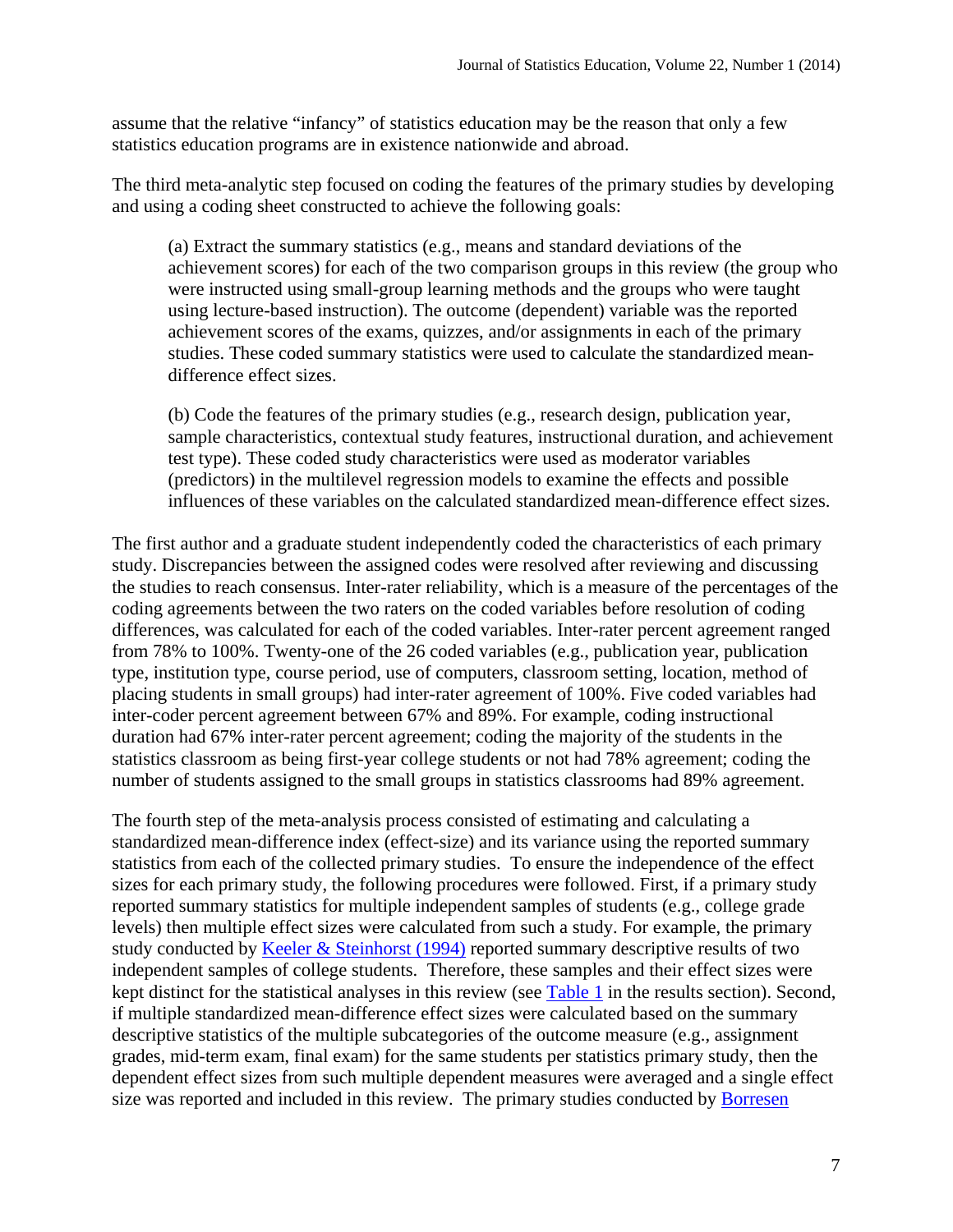(1990), Giraud (1997), and Potthast (1999) are examples of such cases included in the present review. As a result, ten independent effect sizes were estimated and calculated from the nine primary studies. For each of the nine primary studies, the standardized mean-difference index (effect-size) was calculated by taking the difference between the means of the achievement scores of the students who had been instructed by one of the various forms of small-group methods and those who had been instructed using lecture-based instruction and then dividing the difference between the means by the two groups' pooled standard deviations (Hedges and Olkin 1985; Kalaian and Kasim 2008). A positive effect-size indicates a favorable achievement outcome for the students who had been instructed using one of the various forms of small-group learning methods. The average effect-size was also determined by weighting each effect-size by the inverse of its variance. This weighting procedure allows primary studies with larger samples to have a greater representation in the overall weighted average effect-size than studies with smaller sample sizes.

In the fifth and final step of the review, we applied multilevel modeling methods for metaanalysis using Hierarchical Linear Modeling (HLM*6*) software (Raudenbush, Bryk, Cheong, and Congdon 2004) to analyze the present meta-analytic data. The analysis was conducted in two separate stages. In the first stage, the unconditional multilevel model is used (the coded predictors were not included in the multilevel model), the calculated effect sizes from all the identified primary studies were integrated to estimate and test (a) the overall weighted average effect-size (fixed-effects) and (b) the variance of the effect sizes (random-effects). In general, this unconditional model helps the meta-analyst to estimate and examine the heterogeneity in the effect sizes across the primary studies in order to assess the need for modeling the heterogeneity in the subsequent second stage conditional between-studies models. In the second stage (conditional multilevel model), the coded predictor variables were included in the betweenstudies model and used to model the variations among the true effect sizes from the first stage as a function of study characteristics and random errors. Generally, this conditional model helps the meta-analyst to explain some of the variations among the effect sizes (Kalaian and Kasim 2008; Raudenbush and Bryk 2002).

#### **3. Results**

The results of the present review show that the actual number of primary studies reporting the effectiveness of various forms of small-group learning methods that utilized two-group research designs in undergraduate college level statistics classrooms was limited in the statistics education literature. Because of the limited number of primary studies in the review, it was not possible to conduct some important multilevel analyses that could have provided further clarification of the relative strength of the relationships and interactions between important study characteristics and student achievement in college statistics classrooms (e.g., the inclusion of more than one predictor variable at a time in the multilevel conditional models).

Our results are organized into two sections. Section 3.1 describes the characteristics of the primary studies in the review. Section 3.2 reports the results of the multilevel analyses, which were applied to the calculated effect sizes and the coded characteristics of the statistics primary studies.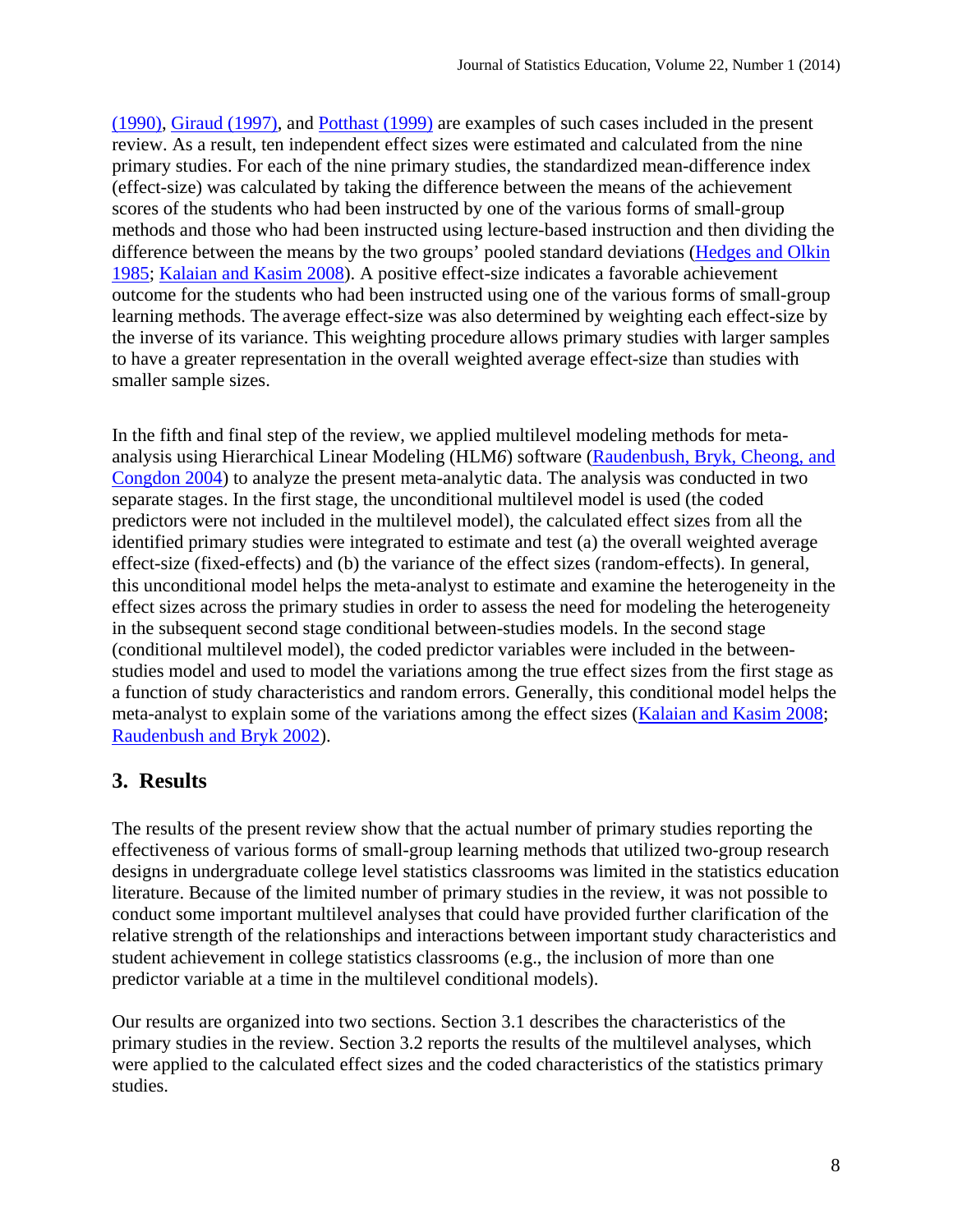### **3.1 Description of the Statistics Primary Studies**

Table 1 lists the 10 effect sizes extracted from the nine statistics primary studies included in the present meta-analytic review. Table 1 also lists the sample sizes of the two groups of students (the group who has been instructed using one of the various forms of small-group learning methods and the group that has been instructed with traditional lecture-based instruction). In addition, the duration of statistics instruction in hours is listed in Table 1.

The nine primary studies included in this meta-analysis (see Table 1) were published between 1990 and 2009. The 10 independent effect sizes ranged from -0.07 to 0.82. Out of the 10 effect sizes, eight were positive and favored small-group learning, while only two effect sizes were negative and close to zero (-0.07, -0.02).

| <b>Author</b><br>(Publication Year)   | <b>Small</b><br>Group(n) | Lecture<br>Group(n) | <b>Duration</b><br>(hours) | <b>Effect-size</b> |  |
|---------------------------------------|--------------------------|---------------------|----------------------------|--------------------|--|
| <b>Borresen</b> (1990)                | 100                      | 100                 | 45                         | 0.71               |  |
| Giles, et al. (2006)                  | 61                       | 82                  | 3.00                       | $-0.07$            |  |
| <b>Giraud</b> (1997)                  | 44                       | 48                  | 37.5                       | 0.58               |  |
| <b>Keeler &amp; Steinhorst (1994)</b> | 41                       | 51                  | 45                         | 0.66               |  |
| <b>Keeler &amp; Steinhorst (1994)</b> | 35                       | 51                  | 45                         | 0.82               |  |
| <b>Kvam (2000)</b>                    | 15                       | 23                  | 30                         | $-0.02$            |  |
| <b>Metz</b> (2008)                    | 16                       | 44                  | 9.96                       | 0.29               |  |
| Pariseau & Kezim (2007)               | 68                       | 43                  | 56                         | 0.30               |  |
| <b>Potthast (1999)</b>                | 30                       | 21                  | 37.5                       | 0.65               |  |
| <b>Ragasa (2008)</b>                  | 38                       | 15                  | 12                         | 0.81               |  |

Figure 1 displays the funnel plot of the scatter points of the 10 effect sizes for the nine primary studies along with their total sample sizes to assess publication bias of this review. In the absence of publication bias the funnel plot typically has a symmetrical inverted funnel shape with the vertical line drawn through the average effect size and the points distributed on either side of the line that creates an inverted funnel shape (Begg 1994). For illustrative purposes, a typical funnel plot is also displayed in Figure 1. As is shown in Figure 1, many more primary studies with significant positive effects favoring small-group learning had been published in the statistics literature than studies with negative effects. A visual examination of the funnel plot of the data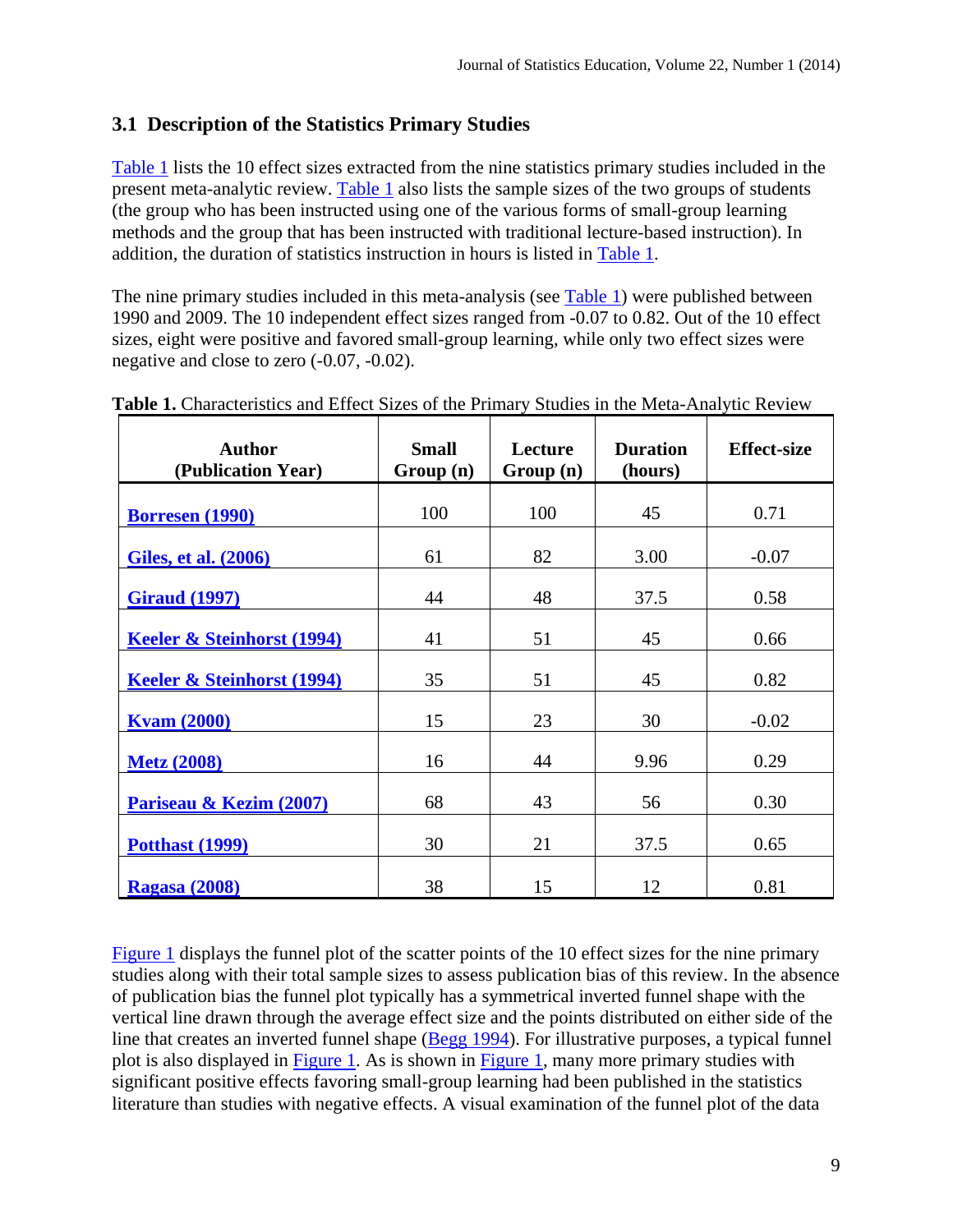points indicates the possibility of publication bias because of the asymmetry of the scatter points around the mean of the effect sizes (in our case 0.47). We caution the reader to draw any conclusions about publication bias because of the small number of the primary studies in order to give a clear and valid resemblance to a typical funnel plot.



**Figure1**. Funnel Plot of the Statistics Achievement Effect sizes Versus Sample Sizes. Dashed line represents a typical funnel plot.

Table 2 summarizes the major characteristics of the nine primary studies. Four (44%) of the primary studies were published in 2001 or later with a weighted average effect size of 0.20. The remaining five studies (56%) were published in 2000 or earlier with much larger weighted average effect-size of 0.64.

A review of Table 2, shows that far more primary studies (6 studies, 67%) were nonexperimental comparative studies (two-group post-only design) with a much higher weighted average effect-size (0.58) than the combined one randomized experimental study and the two quasi-experimental studies with a weighted average effect-size of 0.16 (the one experimental study is combined with the two quasi-experimental studies into one category). The lack of experimental and quasi-experimental studies is something expected in educational research because of the difficulty of conducting randomized experimental research in college settings.

Cooperative learning methods had been implemented in four primary studies (44%) with a weighted average effect-size of 0.60. Three studies (33%) used collaborative learning methods in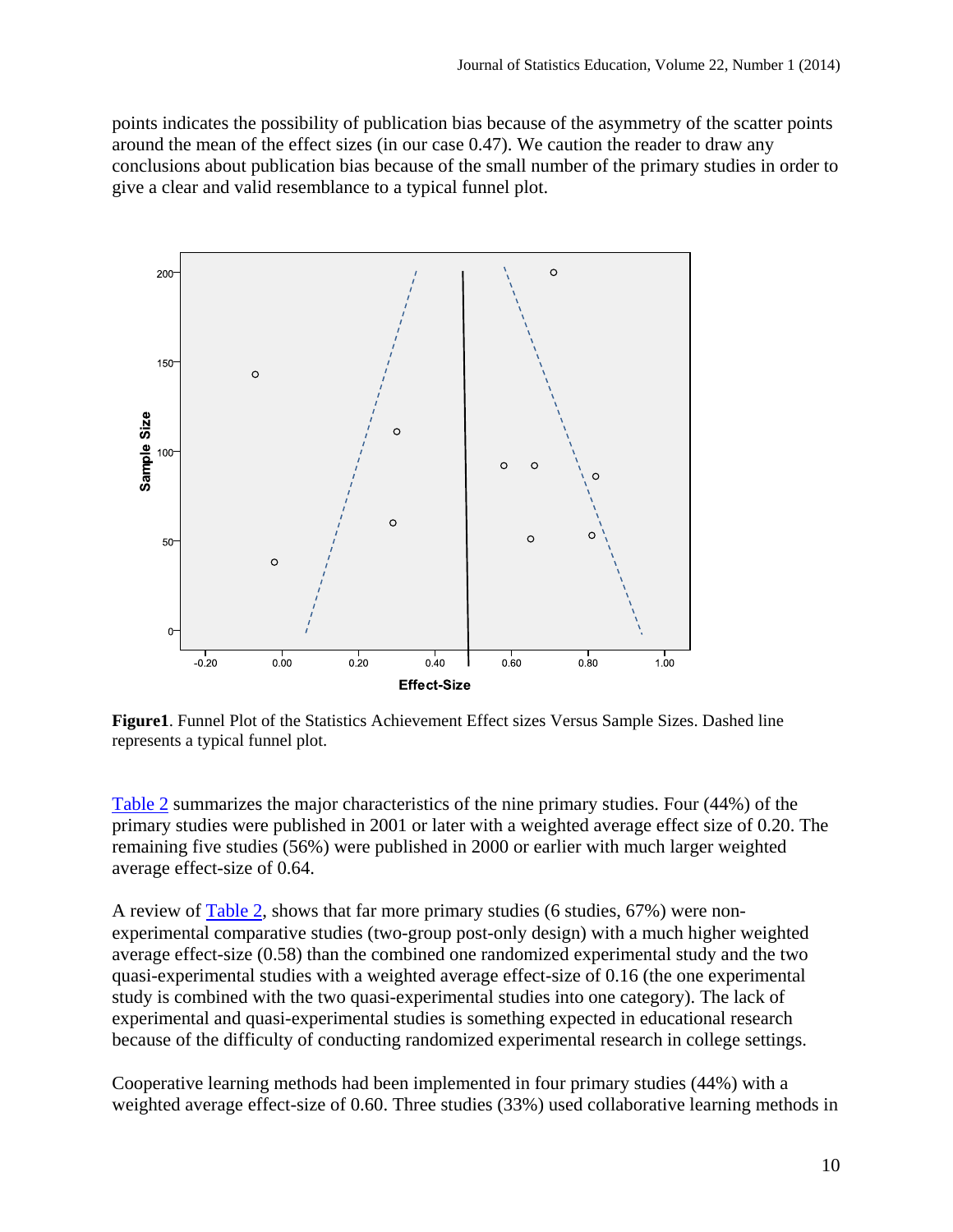the statistics classrooms with a weighted average effect-size of 0.59. Two studies (22%) implemented inquiry-based learning methods with a weighted average effect-size close to zero (0.02). An average effect-size of zero indicates that there are no differences between inquirybased learning methods and the traditional lecture-based instruction in promoting higher achievement scores.

One-third of the primary studies (3 studies) had much shorter instructional duration (12 hours or less) with a weighted average effect-size of 0.16. The other two-thirds of the studies (6 studies) had instructional durations of 30 hours or more with a much higher weighted average effect-size of 0.58. None of the primary studies in this review had instructional duration between 13 and 29 hours.

Only three (33%) primary studies used computers and statistical software in the classrooms with a weighted average effect-size of 0.40. The other six (67%) studies did not use computers and statistical software for instruction with a weighted average effect-size of 0.49.

In eight of the nine primary studies (89%) the investigators of the primary studies were also the instructors of the statistics classrooms with a weighted average effect-size of 0.58. In only one study (11%) the investigator of the primary study was not the instructor of the statistics classroom with a weighted average effect-size of -0.07.

The majority of the studies reported that the placement of students into small groups was accomplished through self-selection (6 studies, 67%) with a weighted average effect-size of 0.47. Two primary studies (22%) randomly placed students into small groups with a weighted average effect-size of 0.60. In only one primary study the placement of students into small groups was done by assigning students into groups based on their abilities (e.g., Grade Point Average scores) with an effect-size of -0.02. In seven primary studies (78%) the size of the small groups was four students or less.

Seventy-eight percent of the statistics primary studies were conducted at universities and colleges in the United States. The remaining 22% of the studies (two studies) were conducted in countries outside the U.S. (one primary study in each of Canada and Philippines). The results show that the primary studies conducted in the U.S. had much higher weighted average effectsize (0.56) than the studies conducted outside the U.S. (weighted average effect-size of 0.13).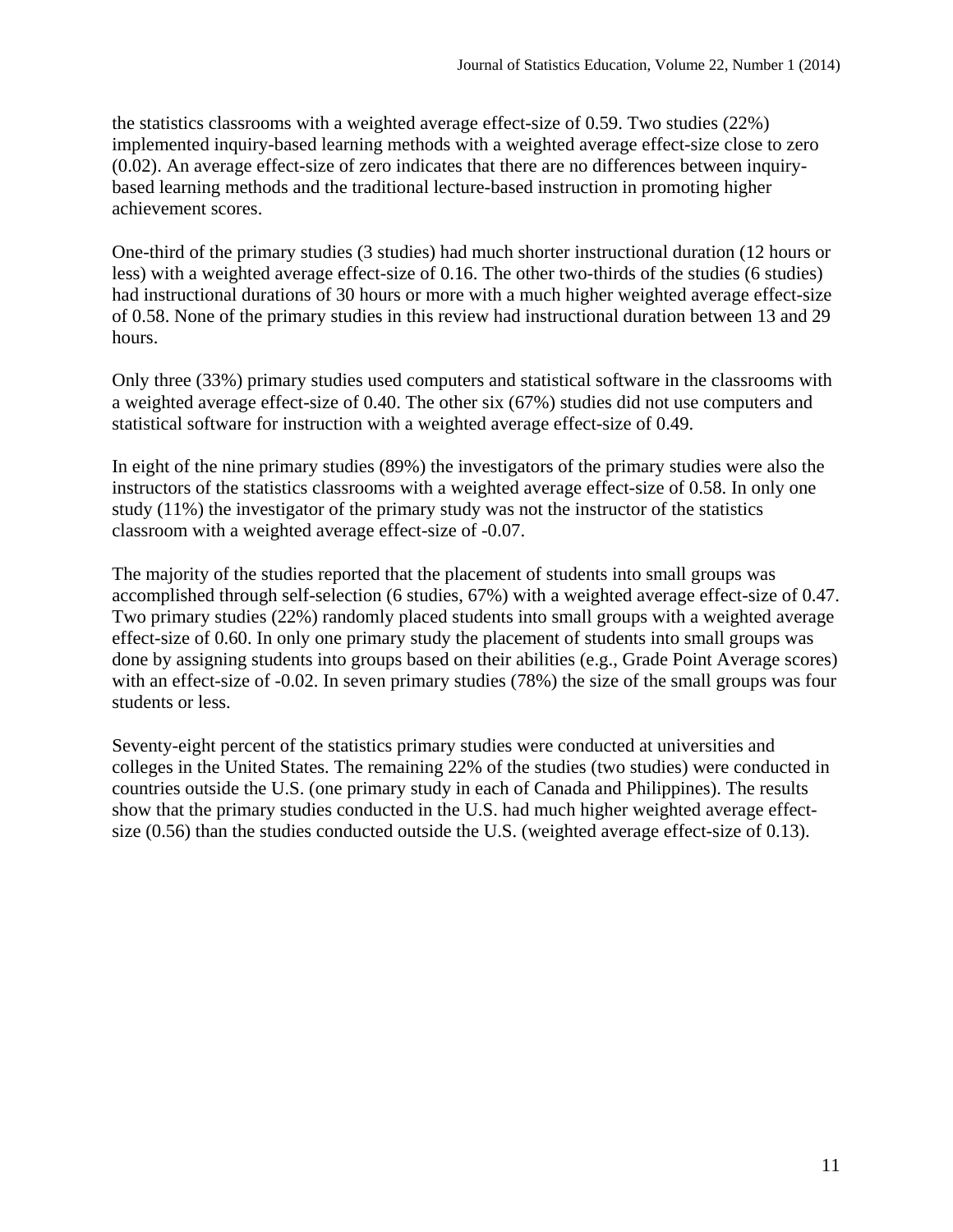| <b>Study Characteristics</b>       | # Effect      | # Studies                              | <b>Average</b>     | <b>Weighted Average</b> |  |  |  |  |  |
|------------------------------------|---------------|----------------------------------------|--------------------|-------------------------|--|--|--|--|--|
|                                    | Sizes $(\% )$ | (9/0)                                  | <b>Effect-Size</b> | <b>Effect-Size</b>      |  |  |  |  |  |
| <b>Publication Year</b>            |               |                                        |                    |                         |  |  |  |  |  |
| 2000 or Earlier                    | 6(60)         | 5(55.6)                                | 0.57               | 0.64                    |  |  |  |  |  |
| 2001 or Later                      | 4(40)         | 4(44.4)                                | 0.33               | 0.20                    |  |  |  |  |  |
|                                    |               | <b>Research Design</b>                 |                    |                         |  |  |  |  |  |
| Non-Experimental                   | 7(70)         | 6(66.7)                                | 0.53               | 0.58                    |  |  |  |  |  |
| Experimental &                     | 3(30)         | 3(33.3)                                | 0.34               | 0.16                    |  |  |  |  |  |
| Quasi-Experimental                 |               |                                        |                    |                         |  |  |  |  |  |
| <b>Small-Group Learning Method</b> |               |                                        |                    |                         |  |  |  |  |  |
| Cooperative                        | 5(50)         | 4(44.4)                                | 0.54               | 0.60                    |  |  |  |  |  |
| Collaborative                      | 3(30)         | 3(33.3)                                | 0.60               | 0.59                    |  |  |  |  |  |
| Inquiry-Based                      | 2(20)         | 2(22.2)                                | 0.11               | 0.02                    |  |  |  |  |  |
| <b>Duration of Instruction</b>     |               |                                        |                    |                         |  |  |  |  |  |
| 12 Hours or Less                   | 3(30)         | 3(33.3)                                | 0.34               | 0.16                    |  |  |  |  |  |
| $13 - 29$ Hours                    | 0(0)          | 0(0)                                   | 0.00               | 0.00                    |  |  |  |  |  |
| 30 Hours or More                   | 7(70)         | 6(66.7)                                | 0.53               | 0.58                    |  |  |  |  |  |
|                                    |               | <b>Use of Computers in Instruction</b> |                    |                         |  |  |  |  |  |
| Yes                                | 3(30)         | 3(33.3)                                | 0.47               | 0.40                    |  |  |  |  |  |
| N <sub>o</sub>                     | 7(70)         | 6(66.7)                                | 0.47               | 0.49                    |  |  |  |  |  |
|                                    |               | <b>Classroom Instructor</b>            |                    |                         |  |  |  |  |  |
| Investigator                       | 9(90)         | 8(88.9)                                | 0.53               | 0.58                    |  |  |  |  |  |
| Other                              | 1(10)         | 1(11.1)                                | $-0.07$            | $-0.07$                 |  |  |  |  |  |
| <b>Type of Statistics Exam</b>     |               |                                        |                    |                         |  |  |  |  |  |
| <b>Standardized Test</b>           | 0(0)          | 0(0)                                   | 0.00               | 0.00                    |  |  |  |  |  |
| <b>Teacher Made Test</b>           | 10(100)       | 9(100)                                 | 0.47               | 0.47                    |  |  |  |  |  |
| <b>Placement into Small Groups</b> |               |                                        |                    |                         |  |  |  |  |  |
| Random                             | 2(20)         | 2(22.2)                                | 0.61               | 0.60                    |  |  |  |  |  |
| <b>Ability Grouping</b>            | 1(10)         | 1(11.1)                                | $-0.02$            | $-0.02$                 |  |  |  |  |  |
| Self-Selected                      | 7(70)         | 6(66.7)                                | 0.50               | 0.47                    |  |  |  |  |  |
| <b>Small-Group Size</b>            |               |                                        |                    |                         |  |  |  |  |  |
| 3 Students or Less                 |               | $5(50)$ $4(44.40)$                     | 0.57               | 0.44                    |  |  |  |  |  |
| 4 Students                         | 3(30)         | 3(33.30)                               | 0.43               | 0.52                    |  |  |  |  |  |
| More than 4                        | 2(20)         | 2(22.20)                               | 0.28               | 0.40                    |  |  |  |  |  |
| <b>Class Level</b>                 |               |                                        |                    |                         |  |  |  |  |  |
| First Year                         | 3(30)         | 2(20)                                  | 0.59               | 0.64                    |  |  |  |  |  |
| Not First Year                     | 7(70)         | 7(80)                                  | 0.42               | 0.42                    |  |  |  |  |  |
| <b>Study Location</b>              |               |                                        |                    |                         |  |  |  |  |  |
| U.S.                               | 8(80)         | 7(77.80)                               | 0.50               | 0.56                    |  |  |  |  |  |
| Outside the U.S.                   | 2(20)         | 2(22.20)                               | 0.37               | 0.13                    |  |  |  |  |  |

**Table 2.** A summary of statistics study's characteristics and average effect sizes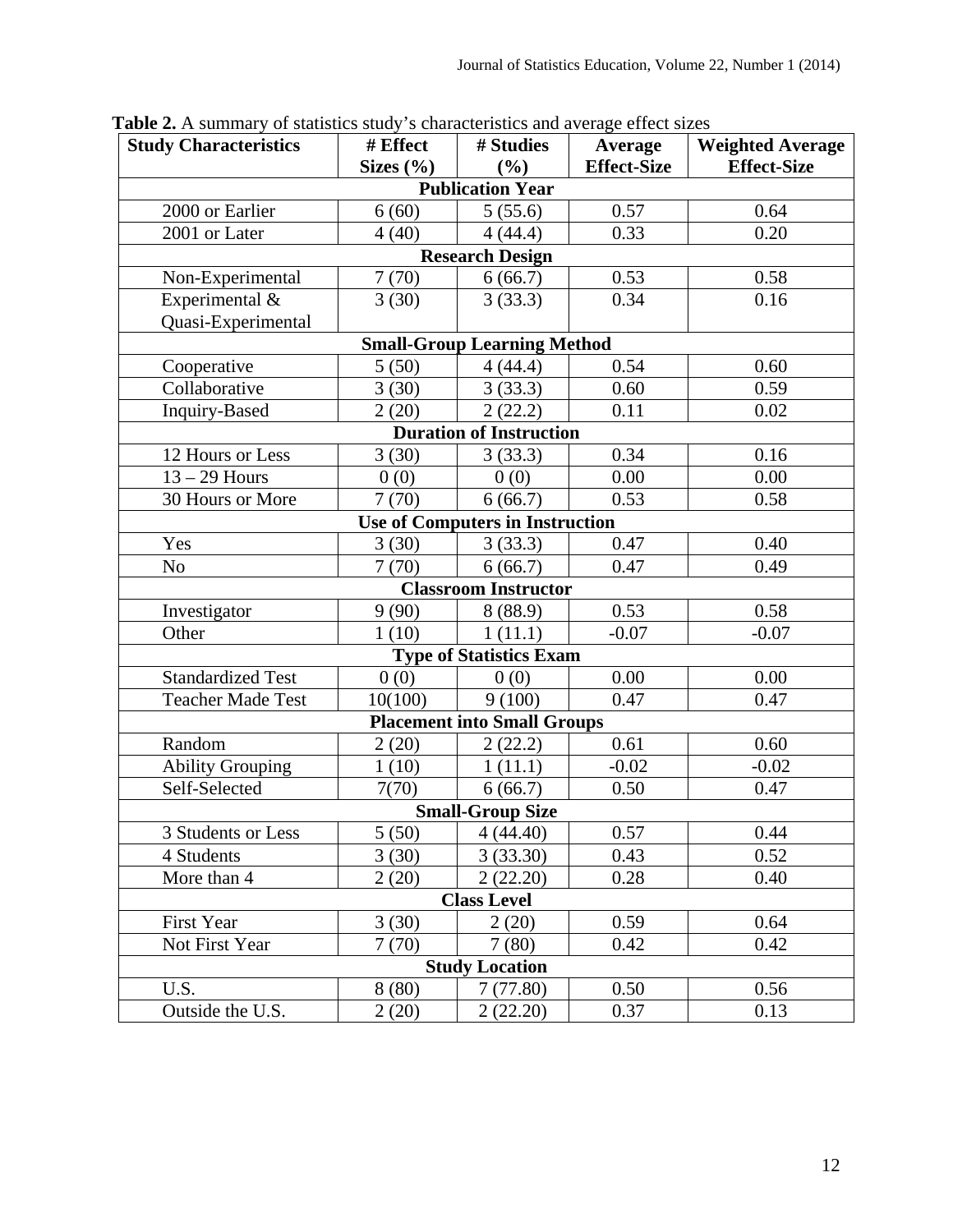#### **3.2 Results of the Multilevel Analyses**

As indicated earlier in Section 2, multilevel modeling for meta-analysis is typically conducted in two stages (unconditional and conditional multilevel modeling). The results are obtained by fitting the multilevel model (Kalaian and Kasim 2008; Raudenbush and Bryk 2002) via hierarchical linear modeling using HLM*6* software (Raudenbush, et al. 2004). Table 3 lists the results of fitting the unconditional (no predictors in the multilevel model) and simple conditional models (one predictor in each of the multilevel models) to the meta-analytic data. Simple conditional modeling was used in this study because of the limited number of primary studies.

| <b>Models &amp; Parameters</b>                                 | <b>Fixed-Effects</b> |         |         | <b>Random-Effects</b> |                    |      |  |  |  |  |
|----------------------------------------------------------------|----------------------|---------|---------|-----------------------|--------------------|------|--|--|--|--|
|                                                                | <b>Coefficient</b>   | t       | p-value | S.D.                  | Chi-Square p-value |      |  |  |  |  |
| <b>Unconditional Model (No Predictors in the Model)</b>        |                      |         |         |                       |                    |      |  |  |  |  |
| - Intercept                                                    | 0.47                 | 4.41    | 0.002   | 0.25                  | 21.10              | 0.01 |  |  |  |  |
| <b>Simple Conditional Models (One Predictor in each Model)</b> |                      |         |         |                       |                    |      |  |  |  |  |
| - Use of Computers                                             | 0.05                 | 0.20    | 0.84    | 0.27                  | 20.87              | 0.01 |  |  |  |  |
| - Instructional Duration                                       | 0.01                 | 1.79    | 0.11    | 0.18                  | 13.43              | 0.10 |  |  |  |  |
| - Research Design                                              | $-0.33$              | $-1.60$ | 0.15    | 0.18                  | 14.01              | 0.08 |  |  |  |  |
| - Study Location                                               | 0.31                 | 1.31    | 0.23    | 0.20                  | 14.97              | 0.06 |  |  |  |  |
| - Publication Year                                             | $-0.40$              | $-2.43$ | 0.04    | 0.12                  | 11.62              | 0.17 |  |  |  |  |

**Table 3.** Unconditional and Conditional Multilevel Regression Analysis Results

The results (see Table 3) show that the overall weighted average of the 10 effect sizes from the nine statistics primary studies is 0.47 across the three small-group learning methods (cooperative, collaborative, and inquiry-based learning methods). The average effect size of 0.47 may indicate that student achievement in a statistics course is increased from the  $50<sup>th</sup>$  percentile to the  $69<sup>th</sup>$ percentile for those instructed using cooperative, collaborative, or inquiry small-group learning methods. In other words, with achievement scores on a scale of 0 to 100, students' achievement scores in statistics may be improved by 19 points if cooperative, collaborative, or inquiry-based learning methods are used in the college statistics classrooms compared to achievement scores of 50 for their counterparts who were instructed using the lecture-based approach.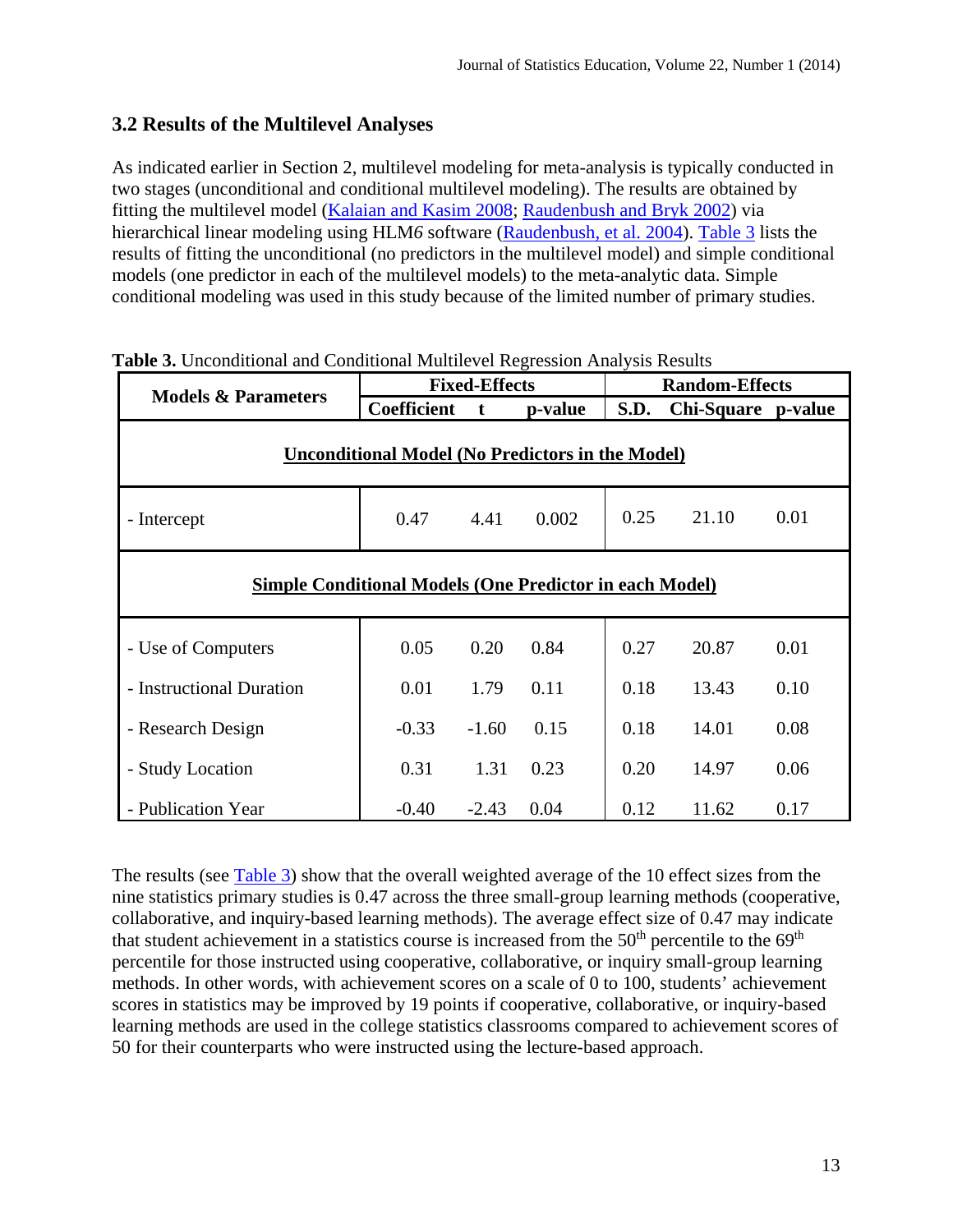The random-effects test of the unconditional multilevel results also show that these effect sizes are heterogonous (Standard Deviation =  $0.25$ , Chi-square =  $21.10$ , p =  $0.01$ ). A significant Chisquare value indicates the existence of a significant amount of variability in the 10 effect sizes. Thus, there is a need to proceed further by fitting the simple conditional multilevel model using the coded variables from the primary studies as predictors to explain some of the variability in the effect sizes.

The results of fitting the simple conditional multilevel model with the publication year of the primary studies as a predictor show that the publication year has a significant negative effect on the achievement effect sizes (beta coefficient =  $-0.40$ , t =  $-2.43$ , p = 0.04). This significant negative effect of the publication year indicates that the most recently conducted and published primary studies have lower effect-size values than the earlier published studies. The results also show that this exploratory predictor explained most of the variations in the effect sizes, which is evident by the non-significant random-effect test (Standard Deviation  $= 0.12$ , Chi-square  $=$ 11.62,  $p = 0.17$ ). Each of the remaining predictor variables were individually tested using the simple conditional multilevel model (e.g., study's research design, instructional duration, study's location, use of computers in the classrooms) and were not statistically significant. This might be due to the limited number of primary studies in this review, which leads to low statistical power of the statistical tests.

### **4. Conclusion**

The results of the present meta-analytic review indicate that during the last two decades, three different methods of small-group learning (cooperative learning, collaborative learning, and inquiry-based learning) have been implemented and evaluated in statistics classrooms. When compared with lecture-based instruction, only two of the three small-group learning methods (cooperative and collaborative learning methods) had significant positive impacts on student achievement in college statistics courses with a weighted average effect-size of 0.60. This average effect size of 0.60 means that the statistics achievement can be improved from the  $50<sup>th</sup>$ percentile for the students who had been taught by the traditional lecture-based instruction to the 73th percentile for the students who had been instructed using cooperative and collaborative small-group learning methods. In other words, with achievement scores on a scale of 0 to 100, students' achievement scores in statistics could improve by up to 23 points if cooperative or collaborative learning methods are used in the college statistics classrooms in comparison to their counterparts (students instructed using lecture-based approach) with achievement scores of 50. The findings of this study are consistent with and confirm previously reported and published meta-analytic findings in STEM education, which support the effectiveness of small-group learning methods in increasing students' achievement in STEM classrooms at all levels of education (e.g., Johnson, et al. 2000; Springer, et al. 1999).

The results of fitting the conditional multilevel model with the publication year as a predictor show that the publication year of the primary studies has a significant negative effect on the effect sizes. This significant negative average effect-size indicates that the most recently conducted and published primary studies have lower effect-size values than the earlier published studies. In other words, the negative slope (beta coefficient) for publication year indicates that the impacts of small-group learning methods relative to lecture-based instruction are decreasing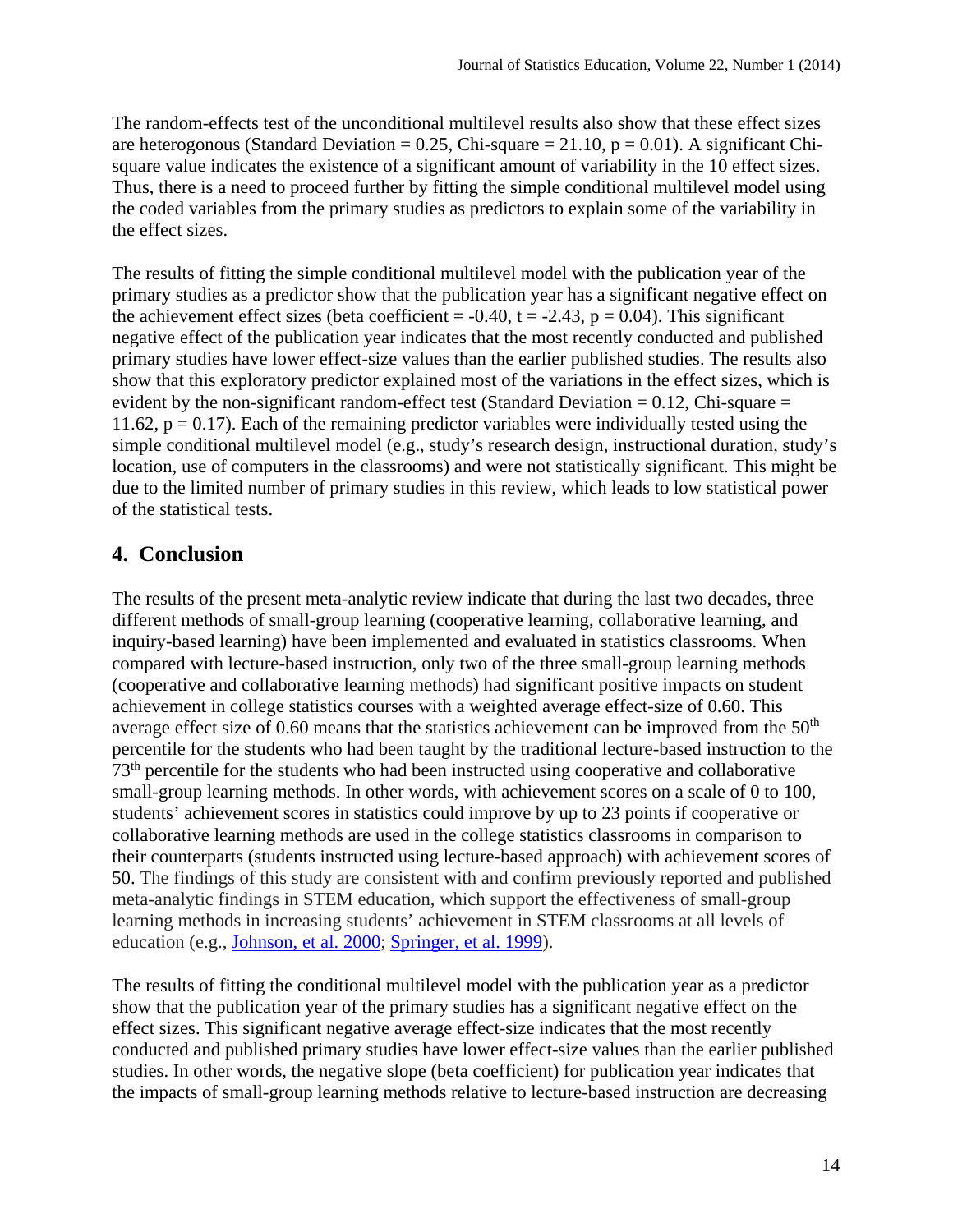over time (two decades period of the publication of the primary studies) in the statistics education literature. One possible explanation for this decline might be that the active learning methods (e.g., classroom discussions, use of technology) incorporating GAISE guidelines (American Statistical Association 2005) were fostered aggressively in addition to lecturing in statistics classrooms during the last decade in contrast to the preferred lecture-centered modality of the earlier decade. The multilevel results also show that this exploratory predictor explained most of the variations in the effect sizes.

The conditional multilevel results also show that instructional duration, research designs of the primary studies, and whether the primary studies were conducted in the United States are not statistically significant. Results indicate that duration of the instruction has positive effects on the effect sizes and the longer the instructional duration, the larger the achievement gaps between the two groups (small-group learning and the lecture-based groups). Results show that nonexperimental studies with two-group posttest-only research designs have larger effect sizes than the experimental and quasi-experimental studies. In addition, the primary studies that were conducted in the United States have much higher effect sizes than the studies that were conducted in other counties. One possible explanation for these non-significant results is the small number of the primary studies, which reduces the power of the statistical tests.

As in any quantitative meta-analytic review, the present review was limited by the state of the available statistics education literature. We found that the actual number of primary studies reporting the effectiveness of various forms of small-group learning methods that utilized twogroup research designs in undergraduate college level statistics classrooms was limited. Because of the limited number of studies in the present review, it was not possible to conduct some important multilevel analyses that could have provided further clarification of the relative strength of relationships and interactions between important study characteristics and student achievements in college statistics classrooms (e.g., the inclusion of more than one predictor variable in the multilevel conditional model).

We hope that as more future primary studies in statistics education are conducted, future reviews will provide enhanced explanations adding to the results of the present meta-analytic study. In addition, there is a need for better reporting of small-group instructional processes, activities, and the research results of statistics education including the effectiveness of small-group learning research. For example, we had to exclude a handful of primary studies that did not report either the standard deviations of the two groups and/or the sample sizes, which are necessary descriptive summary statistics for calculating effect sizes.

In conclusion, this meta-analytic study has shed some light on the accumulated literature related to the effectiveness of various forms of small-group learning methods in college statistics classes. We found that the academic achievement of students enrolled in college statistics can be accelerated if they are placed in an environment in which they can actively connect statistics instruction to previously learned mathematical and statistical concepts and materials through collaborative and cooperative scientific inquiry. Based on the findings of this study, we recommend that (a) statistics teachers and educators should consider employing one of the various forms of small-group pedagogies and methods (e.g., cooperative and collaborative) that have been shown to be effective in improving student achievement in statistics, and (b) authors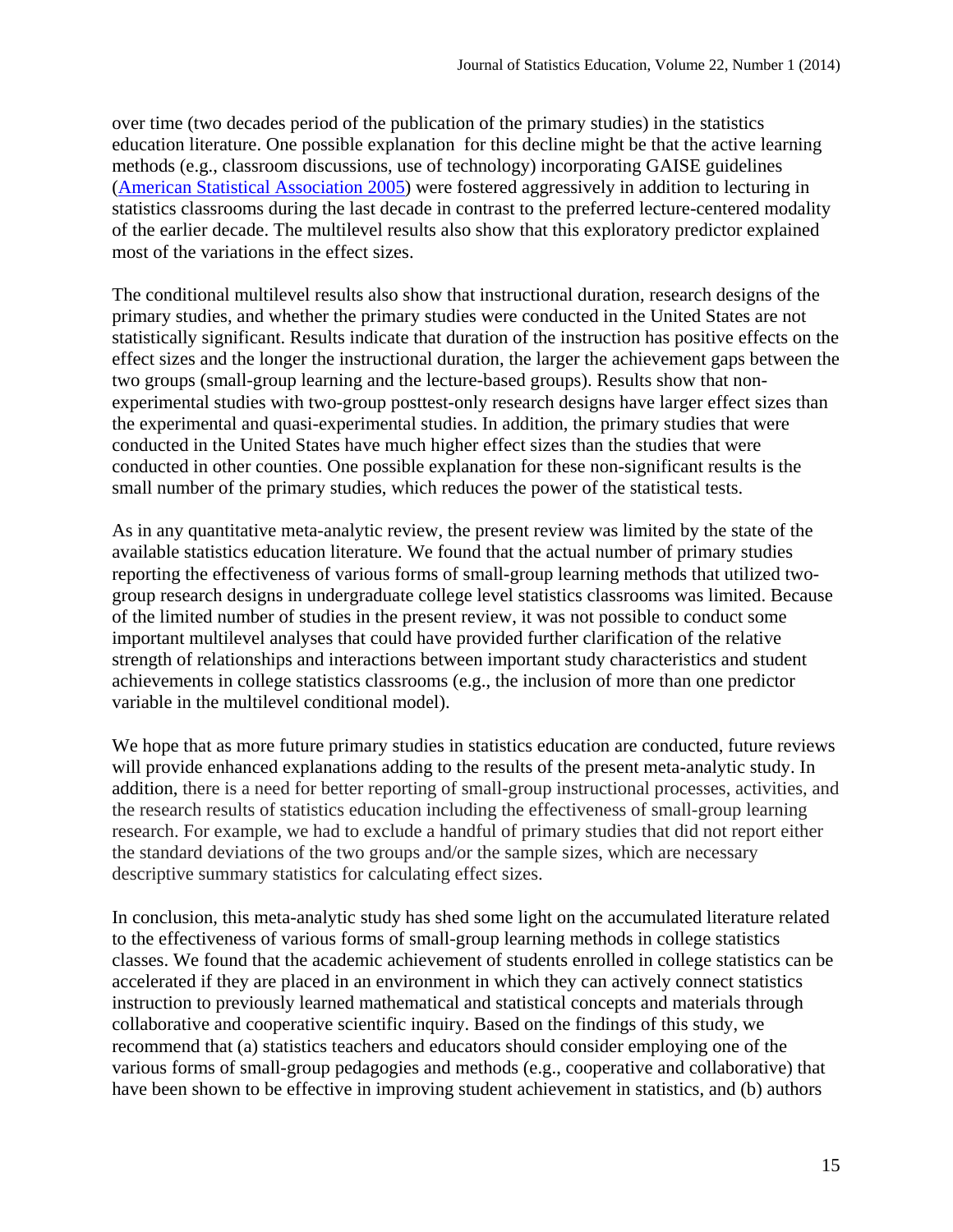and publishers of statistics textbooks develop well-designed group activities and statistical materials to be used by statistics teachers to successfully implement small-group learning pedagogies in statistics classrooms. Thus, the findings of this quantitative review have significant policy implications in undergraduate statistics education (e.g., implementing small-group methods across all classrooms in the academic institutions) and it is of great interest for statistics and research methods educators.

#### **Acknowledgements**

- (1) This project is a subset of a larger STEM meta-analytic project, which has been supported from 2009-2011 by a grant from the Research and Evaluation in Science and Engineering (REESE) Program of the National Science Foundations (Award # 0815682). The views expressed herein do not necessarily represent those of the National Science Foundation.
- (2) We are greatly thankful to Professor John Gabrosek, the editor of the Journal of Statistics Education (JSE), a JSE associate editor, and two anonymous referees for their valuable and helpful comments and suggestions on earlier versions of this paper.
- (3) We are also greatly thankful to Dr. Phyllis Noda and Dr. Shaun LaBlance for reviewing the final version of the manuscript.

#### **References**

American Statistical Association (2005), "*Guidelines for Assessment and Instruction in Statistics Education*," [Online]. Available at http://www.amstat.org/education/gaise/index.cfm.

American Statistical Association (2010), "*GAISE College Report,"* [Online]. Available at http://www.amstat.org/education/gaise/GAISECollege.htm.

Begg, C. B. (1994), "Publication Bias," in H. Cooper and L. V. Hedges (Eds.), *The Handbook of Research Synthesis* (pp. 399-409). NY: Russell Sage Foundation.

Borresen, R. C. (1990), "Success in Introductory Statistics with Small Groups," *College Teaching,* 38(1), 26-29.

Bryce, G. R. (2002), "Undergraduate Statistics Education: An Introduction and Review of Selected Literature," *Journal of Statistics Education* [Online], 10 (2). Available at www.amstat.org/publications/jse/v10n2/bryce.html.

Bryce, G. R. (2005), "Developing Tomorrow's Statisticians," *Journal of Statistics Education*  [Online], 13, 1. Available at http://www.amstat.org/publications/jse/v13n1/bryce.html.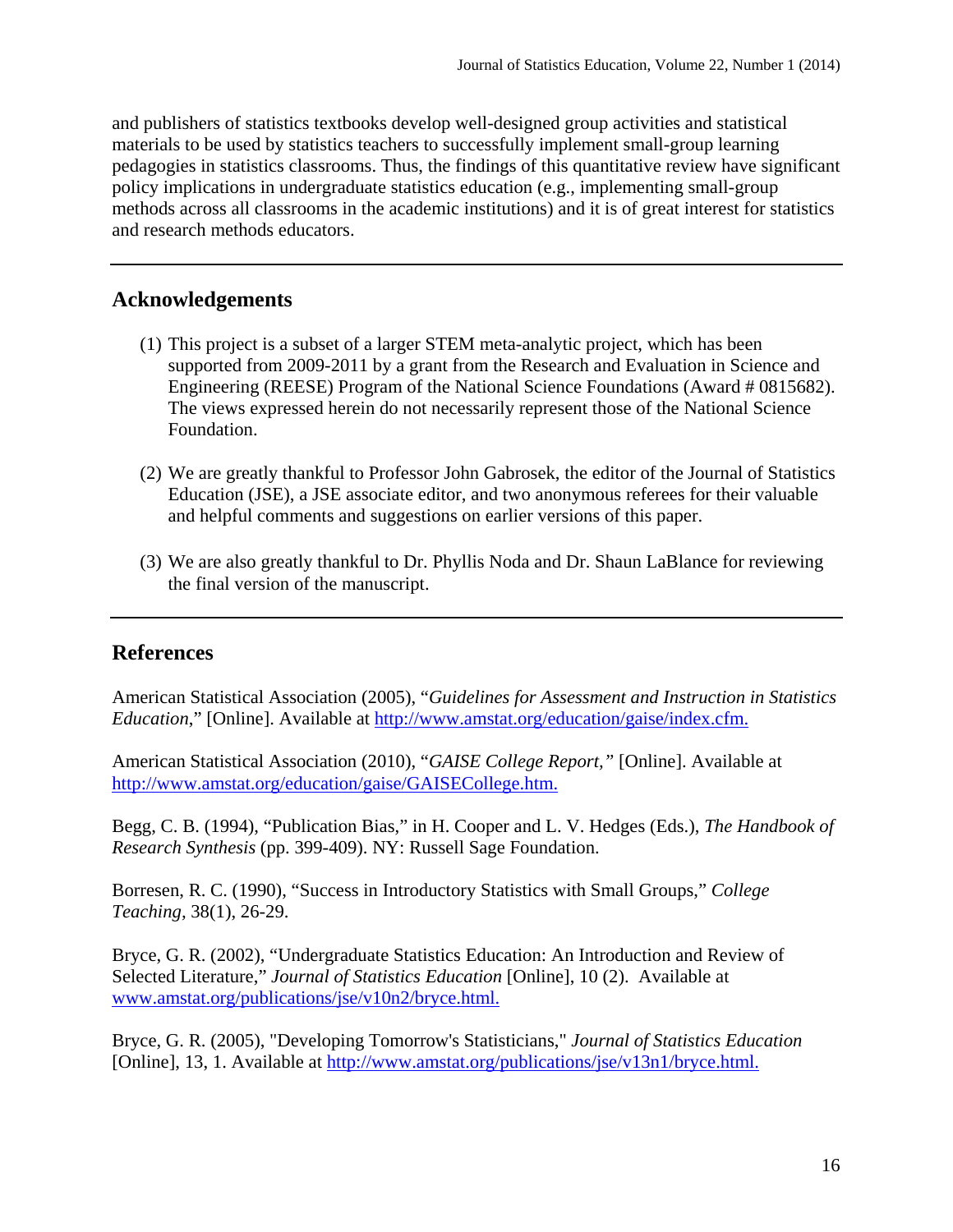Cartney, P. (2006), "The Emotional Impact of Learning in Small Groups: Highlighting the Impact on Student Progression and Retention," *Teaching in Higher Education*, 11 (1), 77-91.

Chiappetta, E. L. (1997), "Inquiry-Based Science. Strategies and Techniques for Encouraging Inquiry in the Classroom," *The Science Teacher*, 64, 22-26.

Cobb, G. (1993), "Reconsidering Statistics Education: A National Science Foundation Conference," *Journal of Statistics Education* [Online], 1, 1. Available at http://www.amstat.org/publications/jse/v1n1/cobb.html.

Cooper, J., and Robinson, P. (1998), "Small Group Instruction in Science, Mathematics, Engineering, and Technology: A Discipline Status Report and Teaching Agenda for the Future," *Journal of College Science Teaching*, 27(6), 383-388.

Cooperstein, S., and Kocevar-Weidinger, E. (2004), "Beyond Active Learning: a Constructivist Approach to Learning," *Reference Services Review,* 32(2), 141-148.

Fink, L. D. (2004), "Beyond Small Groups: Harnessing the Extraordinary Power of Learning Teams," in L*.* Michaelsen, A. Knight, and D. Fink (Eds.), *Team-Based Learning: A Transformative Use of Small Groups* (pp. 1-36).VA: Stylus Publishing.

Garfield, J. (1993), "Teaching Statistics Using Small-Group Cooperative Learning," *Journal of Statistics Education* [Online], 1, 1, Available at http://www.amstat.org/publications/jse/v1n1/garfield.html.

Garfield, J. (1995), "How Students Learn Statistics," *International Statistical Review,* 63(1), 25- 34.

Garfield, J., and Ben-Zvi, D. (2007), "How Students Learn Statistics Revisited: A Current Review of Research on Teaching and Learning Statistics," *International Statistical Review*, 75, 3, 372-396.

Giles, J., Ryan. D. A. J., Belliveau, G., Freitas, E. D., and Casey, R. (2006), "Teaching Style and Learning in a Quantitative Classroom," *Active Learning in Higher Education,* 7(3), 213-225.

Giraud, G. (1997), "Cooperative Learning and Statistics Instruction," *Journal of Statistics Education* [Online], 5, 3. Available at http://www.amstat.org/publications/jse/v5n3/giraud.html.

Glass, G. V. (1976), "Primary, Secondary, and Meta-analysis," *Educational Researcher*, 5, 3-8.

Hedges, L. V., and Olkin, I. (1985), *Statistical Methods for Meta-analysis*. Orlando, FL: Academic Press.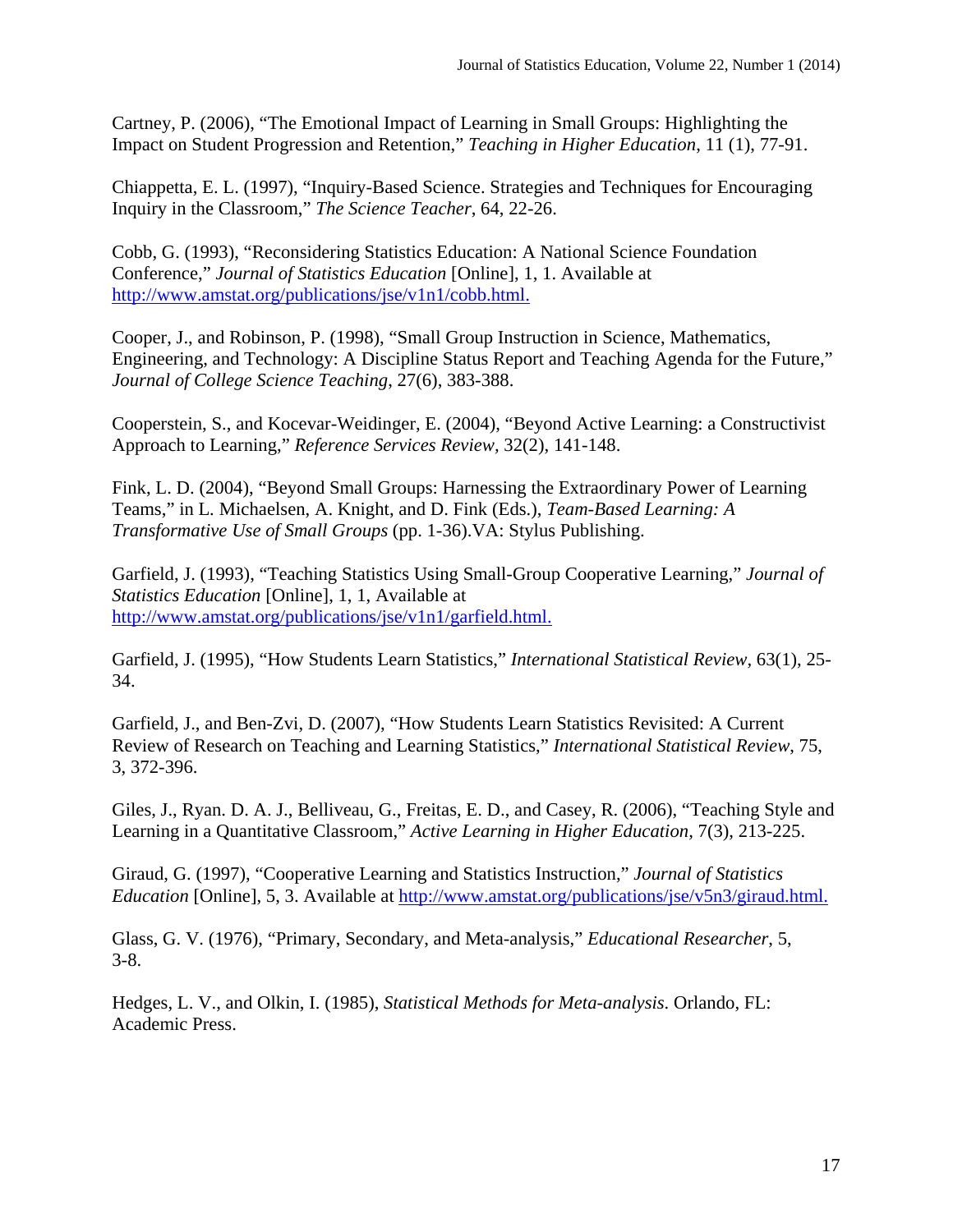Johnson, D. W., and Johnson, R. T. (1989), *Cooperation and Competition: Theory and Research*. MN: Interaction Book Company.

Johnson, D. W., and Johnson, R. T. (2009), "An Educational Psychology Success Story: Social Interdependence Theory and Cooperative Learning," *Educational Researcher*, 38, 5, 365–379.

Johnson, D., R., Johnson, and Smith, K. (1998), "Cooperative Learning Returns to College: What Evidence is There That it Works?" *Change*, 30, 4, 26–35.

Johnson, D. W., Johnson, R. T., and Stanne, M. B. (2000), "Cooperative Learning Methods: A Meta-Analysis," [Online]. Available at http://www.tablelearning.com/uploads/File/EXHIBIT-B.pdf.

Kalaian, S. A., and Kasim, R. M. (2008), "Applications of Multilevel Models for Meta-Analysis," in A. O'Connell and B. McCoach (Eds.), *Multilevel Analysis of Educational Data* (pp. 315-343). USA: Information Age Publishing, Inc.

Keeler, C. M., and Steinhorst, R. K. (1994), "Cooperative Learning in Statistics," *Teaching Statistics,* 16, 3, 81-84.

Kvam, P. H. (2000), "The Effect of Active Learning Methods on Student Retention in Engineering Statistics,*" The American Statistician,* 54, 2, 136-140.

Metz, A. M. (2008), "Teaching Statistics in Biology: Using Inquiry-Based Learning to Strengthen Understanding of Statistical Analysis in Biology Laboratory Courses," *CBE-Life Sciences Education*, 7, 317-326.

National Council for Teachers of Mathematics (2006), *Curriculum Focal Points for Prekindergarten through Grade 8 Mathematics: A Quest for Coherence,* Reston, VA.

National Research Council (1996), *From Analysis to Action: Undergraduate Education in Science, Mathematics, Engineering, and Technology*. Washington, DC: National Academy Press.

National Science Foundation (1996), *Shaping the Future: New Expectations for Undergraduate Education in Science, Mathematics, Engineering, and Technology*. Washington, DC: Report by the Advisory Committee to the National Science Foundation Directorate for Education and Human Resources.

Pariseau, S. E., and Kezim, B. (2007), "The Effect of Using Case Studies in Business Statistics," *Journal of Education for Business,* 27-31.

Potthast, M. J. (1999), "Outcomes of Using Small-Group Cooperative Learning Experiences in Introductory Statistics Courses," *College Student Journal,* 33, 1, 1-8.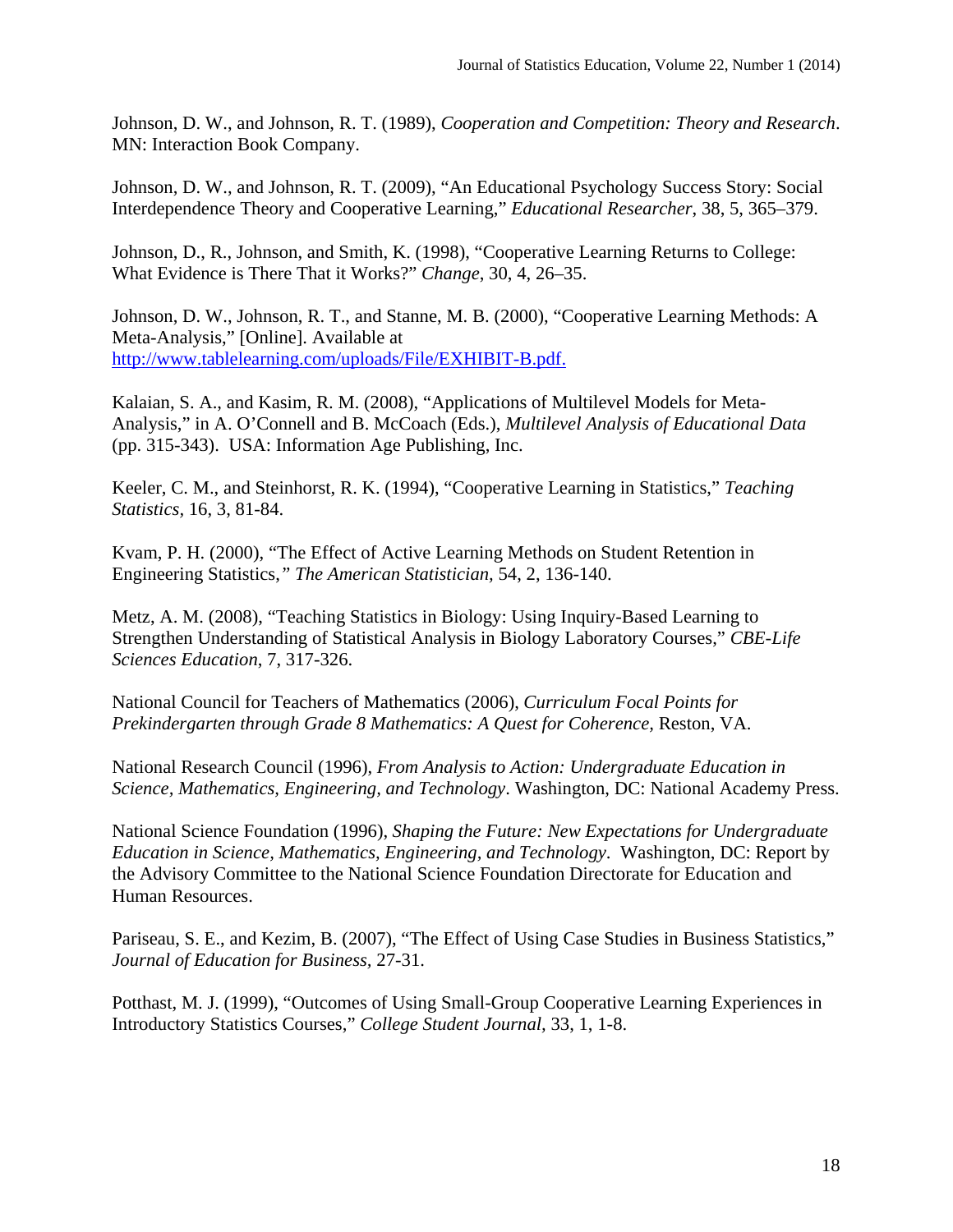Ragasa, C. Y. (2008), "A Comparison of Computer-Assisted Instruction and the Traditional Method of Teaching Basic Statistics," *Journal of Statistics Education* [Online], 16, 1. Available at http://www.amstat.org/publications/jse/v16n1/ragasa.html.

Raudenbush, S. W., and Bryk, A. S. (2002), *Hierarchical Linear Models: Applications and Data Analysis Methods.* Sage Publications.

Raudenbush, S. W., Bryk, A. S., Cheong, Y., and Congdon, R. T. (2004), *HLM 6: Hierarchical Linear and Nonlinear Modeling*, Chicago: Scientific Software International.

Roseth, C. J., Garfield, J. B., and Ben-Zvi, D. (2008), "Collaboration in Learning and Teaching Statistics," *Journal of Statistics Education* [Online], 16, 1. Available at http://www.amstat.org/publications/jse/v16n1/roseth.html.

Slavin, R. E. (1995), *Cooperative Learning* (2nd Ed.). Boston: Allyn & Bacon.

Snee, R. D. (1993), "What's Missing in Statistical Education?" *The American Statistician*, 47, 149-153.

Springer, L., Stanne, M. E., and Donovan, S. S. (1999), "Effects of Small-Group Learning on Undergraduates in Science, Mathematics, Engineering, and Technology: A Meta-Analysis," *Review of Educational Research,* 69, 1, 21-51.

Tishkovskaya, S., and Lancaster, G. A. (2012), "Statistical Education in the 21st Century: a Review of Challenges, Teaching Innovations and Strategies for Reform," *Journal of Statistics Education* [Online] 20, 2. Available at http://www.amstat.org/publications/jse/v20n2/tishkovskaya.pdf.

Vygotsky, L. S. (1978), *Mind in Society: The Development of the Higher Psychological Processes.* Cambridge, MA: Harvard University Press.

Zieffler, A., Garfield, J., Alt, S., Dupuis, D., Holleque, K., and Chang, B. (2008), "What Does Research Suggest About the Teaching and Learning of Introductory Statistics at the College Level? A Review of the Literature," *Journal of Statistics Education* [Online], 16, 2. Available at www.amstat.org/publications/jse/v16n2/zieffler.html.

Sema Kalaian, Ph.D. Professor of Statistics and Research Design Eastern Michigan University College of Technology School of Technology Studies 161 Sill Hall Ypsilanti, MI 48197 USA E-Mail: SKalaian@emich.edu